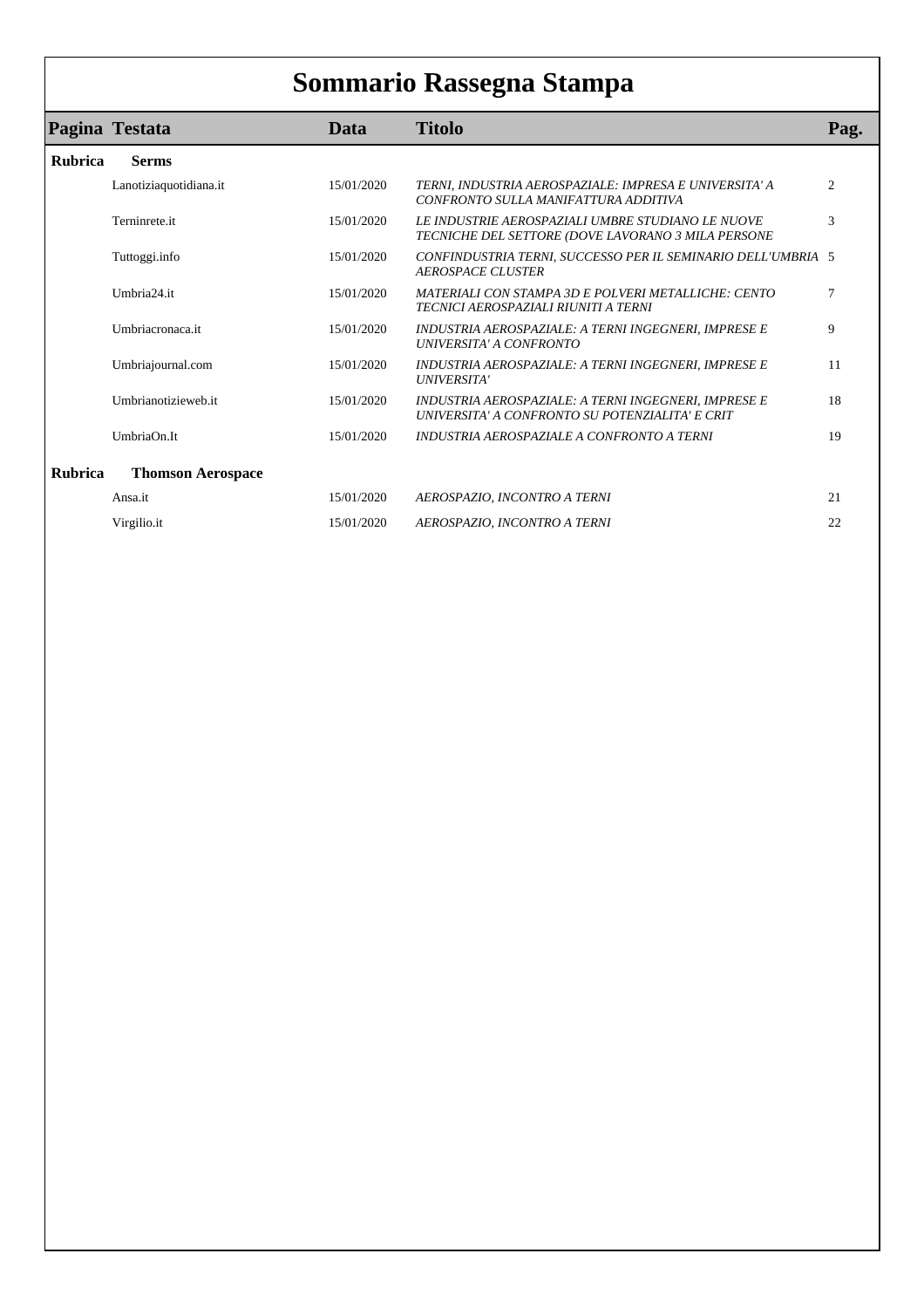

 $\mathbf{1}$ 

Pagina Foglio

Data

TERNI. INDUSTRIA AEROSPAZIALE: IMPRESA E UNIVERSITA' A CONFRONTO SULLA **MANIFATTURA ADDITIVA** 

TERNI - Ha registrato il pieno di presenze il seminario promosso dall'Umbria Aerospace Cluster sul tema dell'Additive Manufacturing nelle applicazioni aerospaziali. L'iniziativa, organizzata sotto l'egida del Cluster Tecnologico Nazionale Aerospazio (CTNA) e con la partecipazione del Dipartimento di Ingegneria dell'Università degli Studi di Perugia, si è svolta nella sede di Confindustria Umbria a Terni. All'incontro, il primo di un ciclo di seminari di aggiornamento su tecnologie ed innovazione nel settore dell'aerospazio. hanno partecipato oltre 90 tra ingegneri e tecnici delle imprese umbre aderenti al Cluster. Ad aprire i lavori Antonio Baldaccini, presidente di Umbria Aerospace Cluster, insieme a Cristina Leone, presidente del Cluster Tecnologico Nazionale Aerospazio, e al dirigente regionale del Servizio innovazione per le imprese Edoardo Pompo. **Confronto, Dalla** produzione delle polveri metalliche al monitoraggio dei processi produttivi, passando per le caratteristiche di affidabilità e la misurabilità predittiva delle prestazioni dei componenti prodotti in stampa 3D: questi gli argomenti al centro dell'incontro, messo a punto da un team del Cluster coordinato dall'ingegner Antonio Alvino, responsabile Ricerca e Sviluppo della società Serms di Terni. Nel corso dei lavori, la presidente Cristina Leone ha sottolineato come l'iniziativa ricada a pieno titolo tra quelle previste dal Piano di azione triennale del CTNA approvato dal Miur, garantendo ampio sostegno e attenzione ai prossimi incontri divulgativi che saranno organizzati dal Cluster umbro. "Questi momenti di approfondimento sono molto importanti - ha evidenziato Antonio Baldaccini, al vertice del Polo aerospaziale dell'Umbria - perché permettono di creare sinergie tra le imprese e tra queste e l'Università. Consentono altresì di mettere a sistema i progetti delle imprese umbre con quelle degli altri territori e di far conoscere all'esterno le capacità e le competenze tecnologiche esistenti all'interno del perimetro regionale". Anche il mondo dell'industria della produzione di impianti era presente con una testimonianza portata da General Electric Additive Italia. Sono inoltre intervenuti i professori Gianluca Rossi e Andrea Di Schino, gli ingegneri Marco Paura (Numanova) e Mariano Zarcone (Fondazione Amaldi di Roma). Dalla Regione Umbria è stata manifestata la volontà di sostenere le imprese che nei prossimi mesi vorranno investire nell'Additive Manufacturing. essendo questa tecnologia ricompresa tra quelle già identificate come prioritarie nel piano regionale per la "specializzazione intelligente" (RIS3). Una volontà che la Regione aveva anticipato in occasione di Umbria Technology Forum, l'iniziativa per il trasferimento tecnologico organizzata da Confindustria Umbria e Digital Innovation Hub - in collaborazione con Regione Umbria, Unipg e con il supporto di Sistemi Formativi Confindustria Umbria, Ubi Banca e Camera di Commercio Perugia - lo scorso novembre presso il Polo di Ingegneria. Che cos'è Umbria Aerospace Cluster Umbria Aerospace Cluster è un'associazione che rappresenta l'industria regionale umbra operante nei settori dell'aeronautica, dello spazio e della difesa. È stata fondata nel novembre 2008 e oggi si compone di 28 aziende, con un totale di quasi 3.000 addetti e un fatturato aggregato che sfiora i 450 milioni di euro. L'obiettivo del Cluster è quello di promuovere tra gli associati processi di internazionalizzazione, formazione, innovazione e sviluppo, favorendo al contempo la collaborazione tra le imprese associate.

[ TERNI, INDUSTRIA AEROSPAZIALE: IMPRESA E UNIVERSITA' A CONFRONTO SULLA **MANIFATTURA ADDITIVA 1**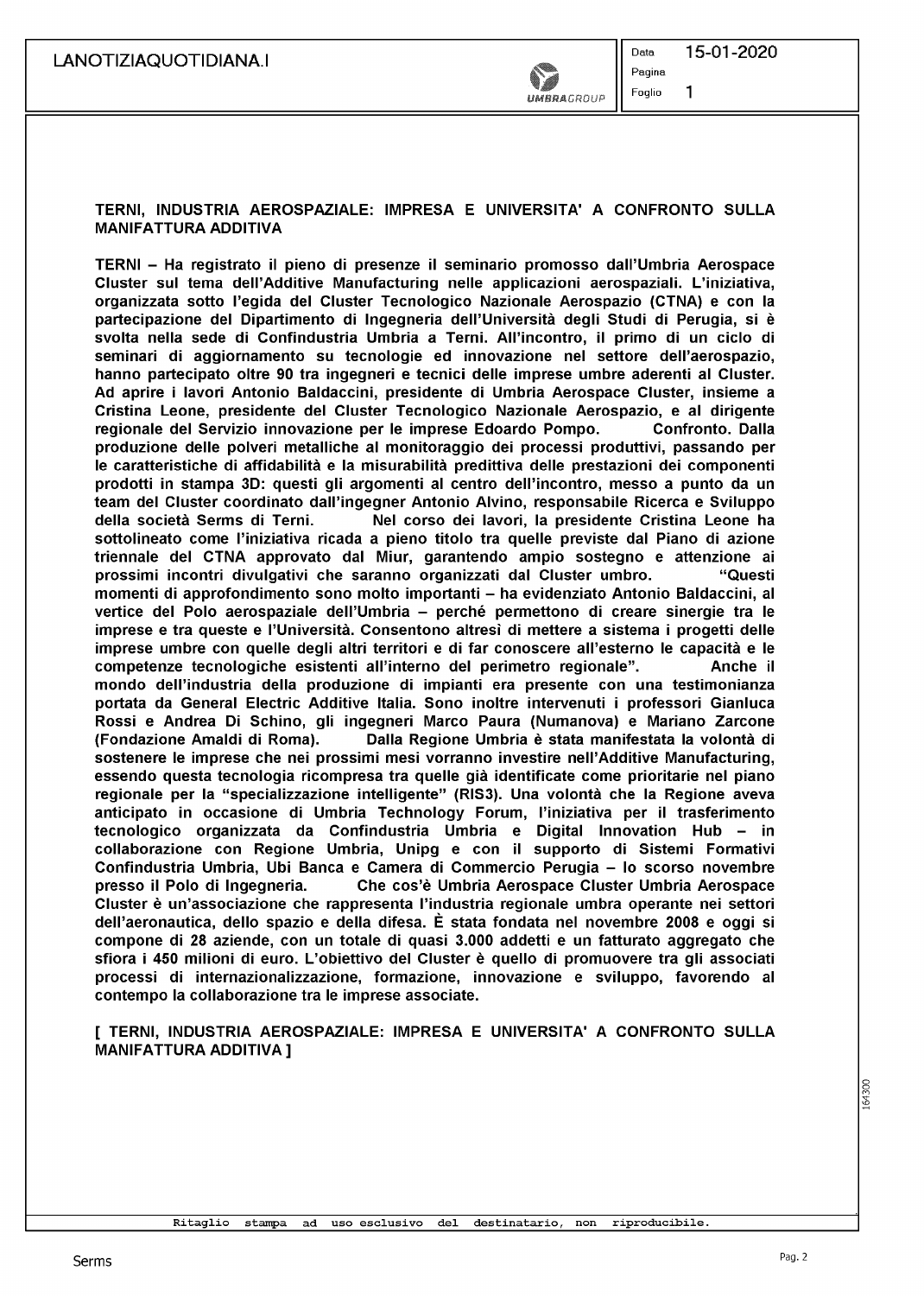<span id="page-2-0"></span>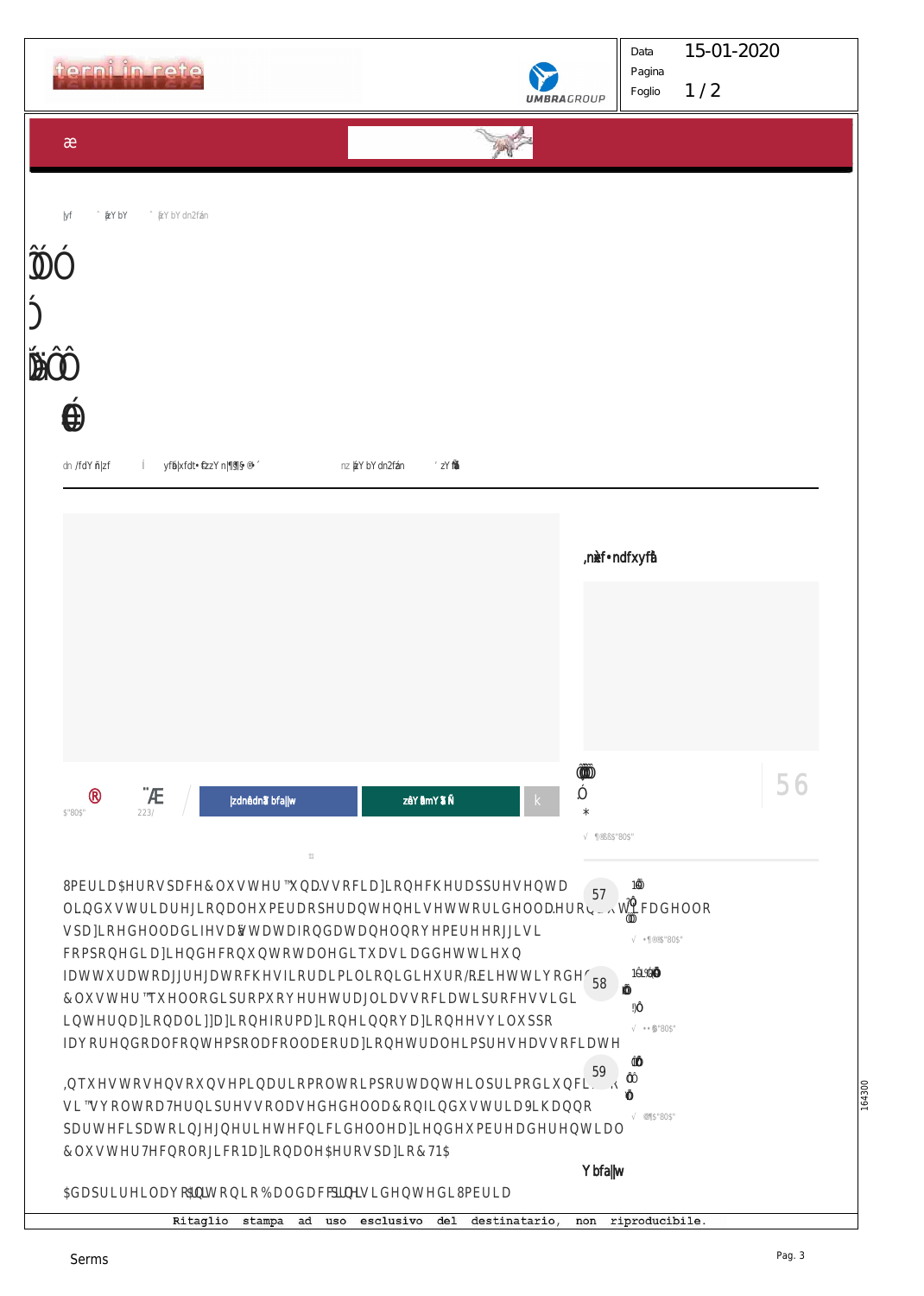



 $2/2$ Pagina Foglio

Data

Ritaglio stampa ad uso esclusivo del destinatario, non riproducibile.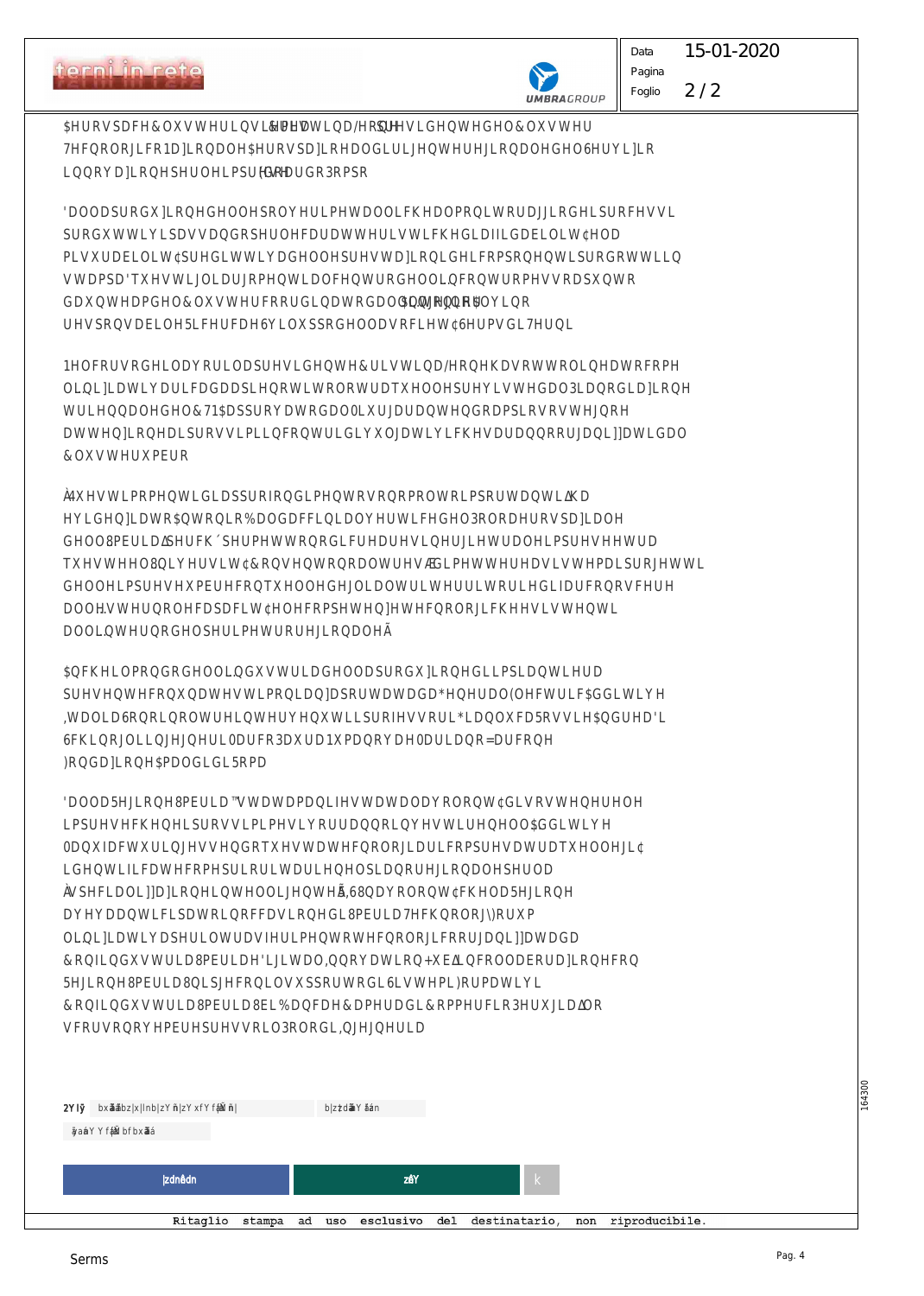

Data

Foglio

<span id="page-4-0"></span>



800 90 42 77 C 0742 718833 WWW.VUSCOM.It





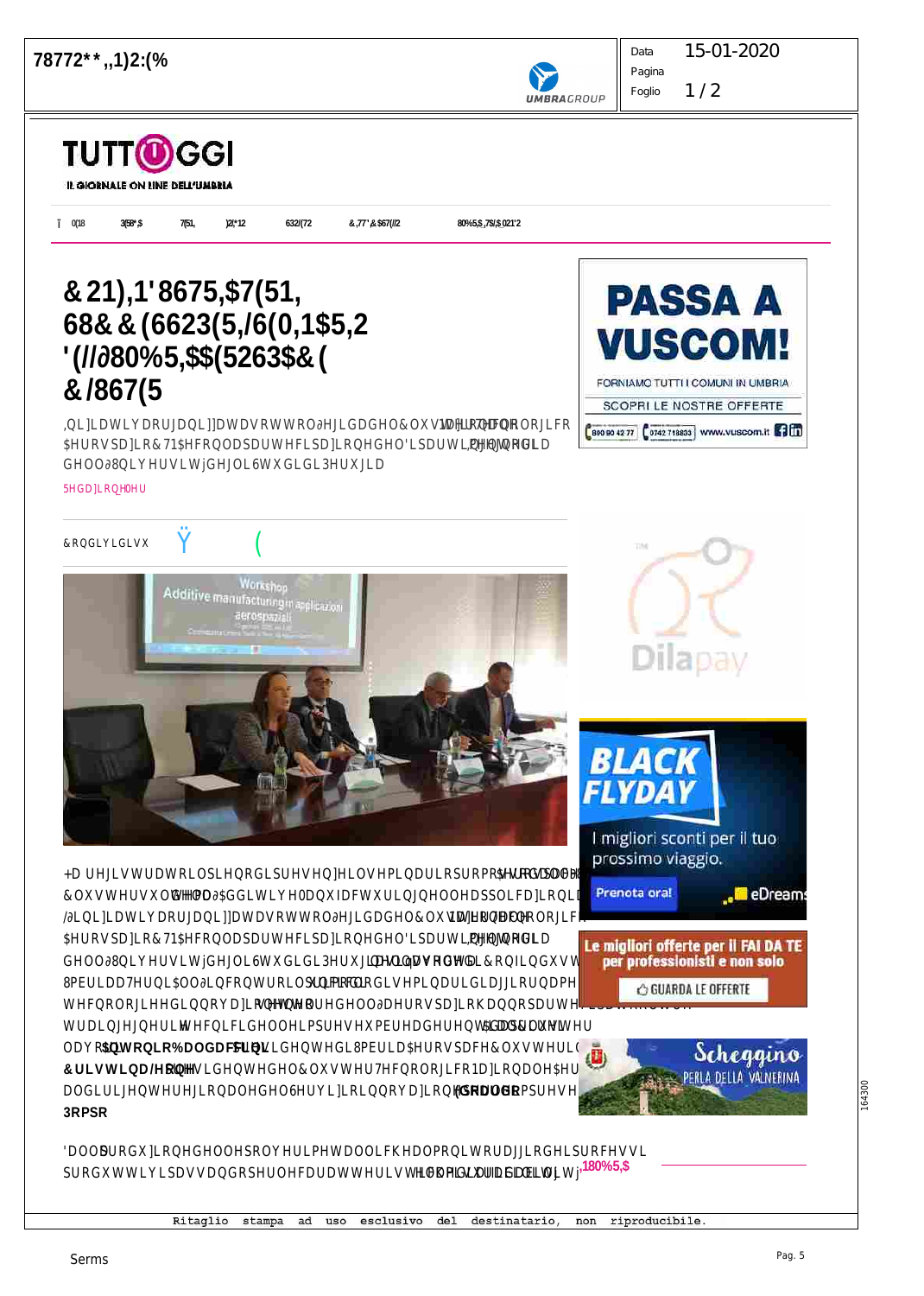

2 / 2 Foglio

Data

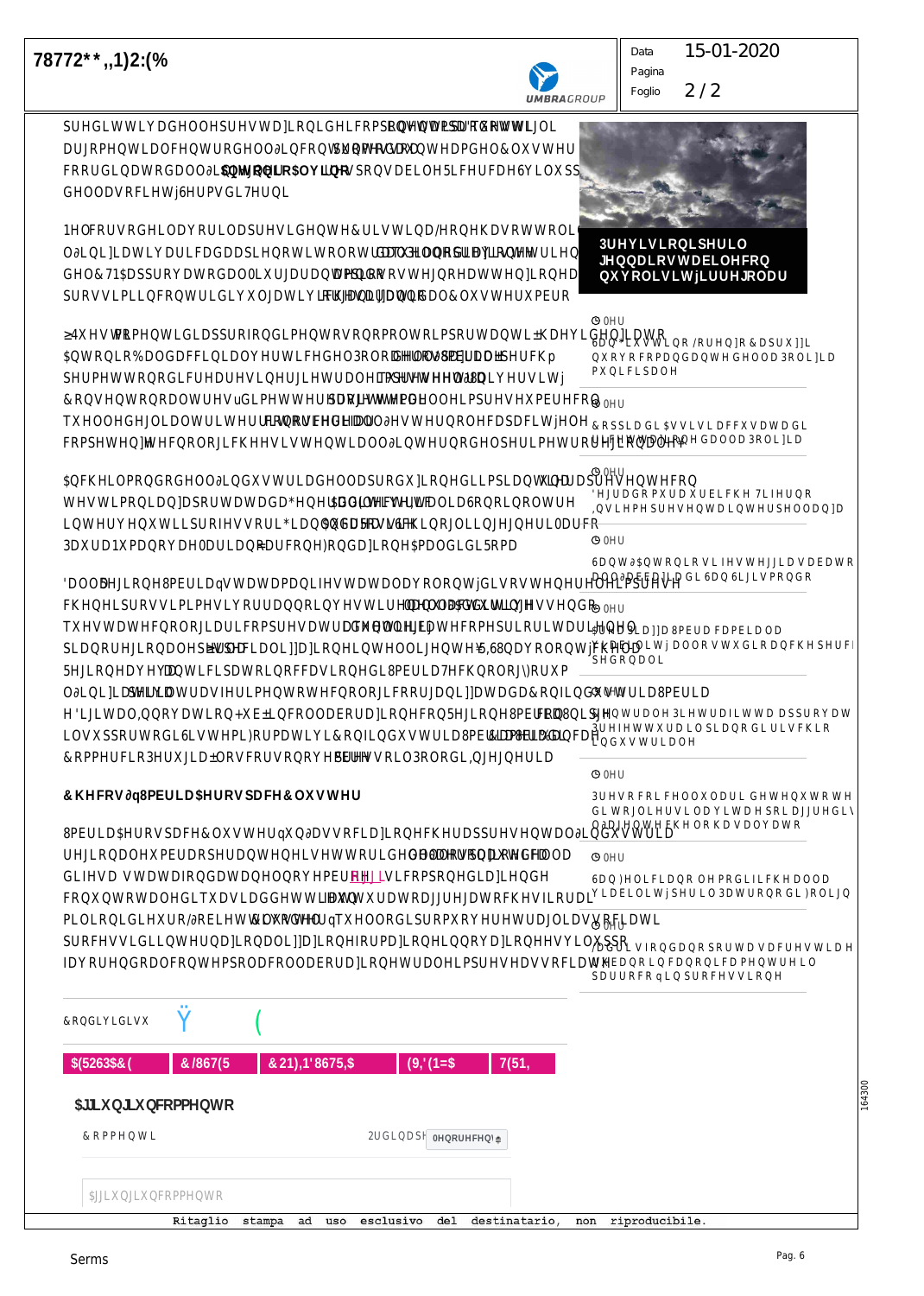<span id="page-6-0"></span>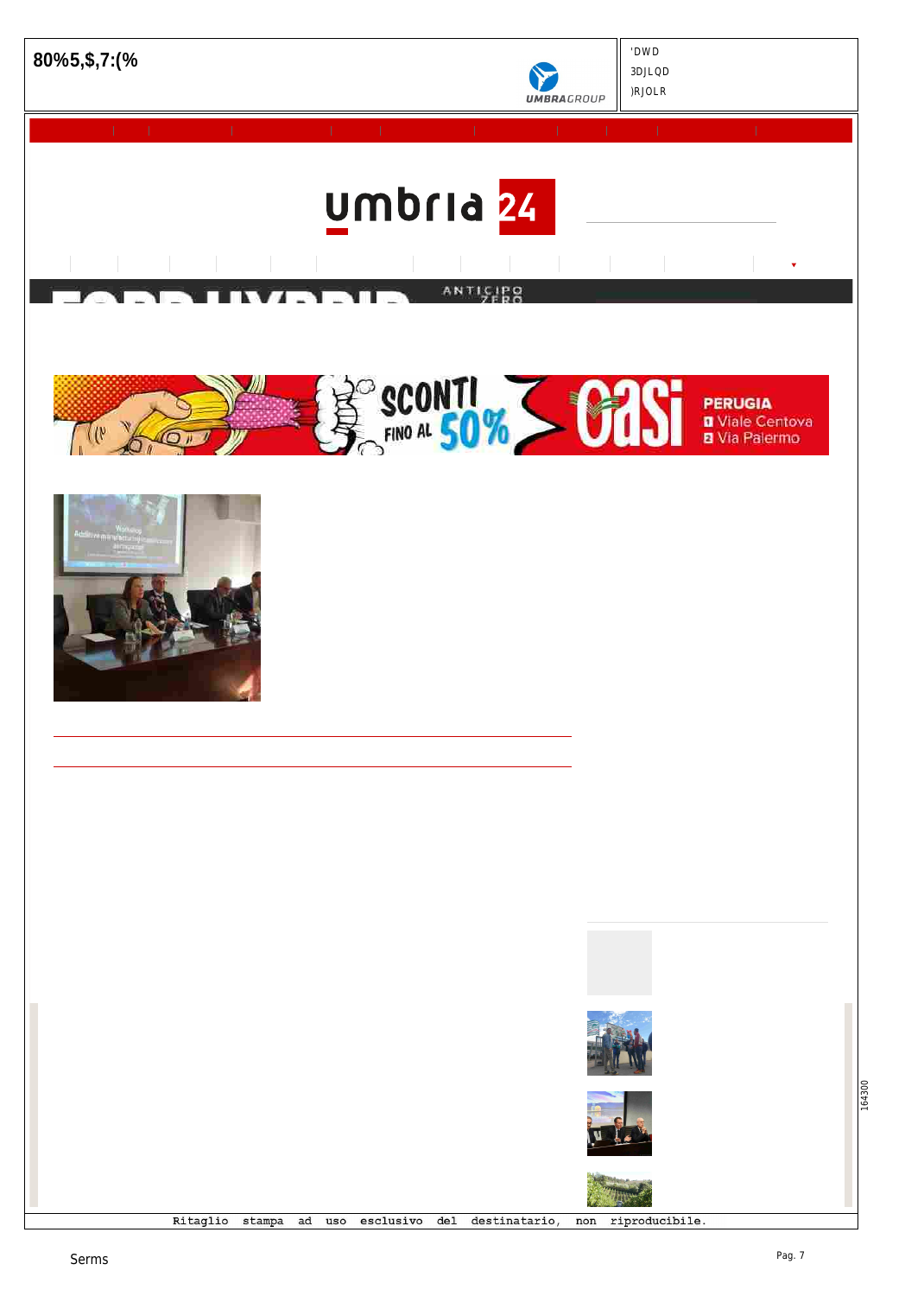

VRWWROLQHDWR FRPH O¶LQL]LDWLYD ULFD SLHQR WLWROR I GL DILRQH WULHQQDOH GHO &WQD DSSURYDWR GDO PLQLVWHUR H DWWHQ]LRQH DL SURVVLPL LQFRQWUL GLYXOJDWLYL FKH VDUDQ XPEUR ©4XHVWL PRPHQWL GL DSSURIRQGLPHQWR VRQR PROWR LP: HYLGHQ]LDWR \$QWRQLR %DOGDFFLQL DO YHUWLFH GHO 3ROR DH SHUFKP SHUPHWWRQR GL FUHDUH VLQHUJLH WUD OH LPSUHVH H V & RQVHQWRQR DOWUHVu GL PHWWHUH D VLVWHPD L SURJHWWL GH GHJOL DOWUL WHUULWRUL H GL IDU FRQRVFHUH DOO¶HVWHUQR C WHFQRORJLFKH HVLVWHQWL DOO¶LQWHUQR GHO SHULPHWUR UHJI

> , WHSQFKH LO PRQGR GHOO¶LQGXVWULD GHOOD SURGXILRQH GL LPSLDQWL HUD SUHVHQWH FRQ XQD WHVWLPRQLDQID SRUWD GD \*HQHUDO (OHFWULF \$GGLWLYH, WDOLD 6RQR LQROWUH LQWHUYHQXWL L SURIHVVRU \*LDQOXFD 5RVVL H \$QGUHD 'L 6FKLQR JOL LQJHJQHUL ODUFR 3DXUD 1XPDQRYD H ODULDQR = DUFRQH ) RQGD]LRQH \$PDOGL GL 5RPD 'DOOD 5HJLRQH 8PEULD q VWDWD

PDQLIHVWDWD OD YRORQWI GL VRVWHQHUH OH LPSUHVH FKH QHL LQYHVWLUH QHOO¶\$GGLWLYH ODQXIDFWXULQJ HVVHQGR TXHVWD TXHOOH JLJ LGHQWLILFDWH FRPH SULRULWDULH QHO SLDQR UHJL µVSHFLDOL||D|LRQH LQWHOOLJHQWH¶ 5,6 8QD YRORQW| FKH OD DQWLFLSDWR LQ RFFDVLRQH GL 8PEULD 7HFKQRORJ\ )RUXP O¶LQL WUDVIHULPHQWR WHFQRORJLFR RUJDQL]]DWD GD &RQILQGXVWULD , QQRYDWLRQ +XE ± LQ FROODERUD]LRQH FRQ 5HJLRQH 8PEULD 8Q GL 6LVWHPL ) RUPDWLYL & RQILQGXVWULD 8 PEULD 8EL % DQFD H & D 3HUXJLD ± OR VFRUVR QRYHPEUH SUHVVR LO 3ROR GL, QJHJQHUL

8 PEULD \$HURVSBP FEU&LODX \$P MWH RVSDFH & OXVWHU q XQ ¶DVVRFLD]LRQH UDSSUHVHQWD O¶LQGXVWULD UHJLRQDOH XPEUD RSHUDQWH QHL GHOOR VSDILR H GHOOD GLIHVD Ê VWDWD IRQGDWD QHO QRYHPE DILHQGH FRQ XQ WRWDOH GL TXDVL GL DGGHWWL H XQ IDW VILRUD L PLOLRQL GL HXUR / TRELHWWLYR GHO & OXVWHU q TX JOL DVVRFLDWL SURFHVVL GL LQWHUQD]LRQDOL]]D]LRQH IRUPD]L VYLOXSSR IDYRUHQGR DO FRQWHPSR OD FROODERUD]LRQH WUD

 $821'$ ,  $9$ ,  $'$ ,

, FRPPHQWL VRQR FKLXVL

Ritaglio stampa ad uso esclusivo del destinatario, non riproducibile.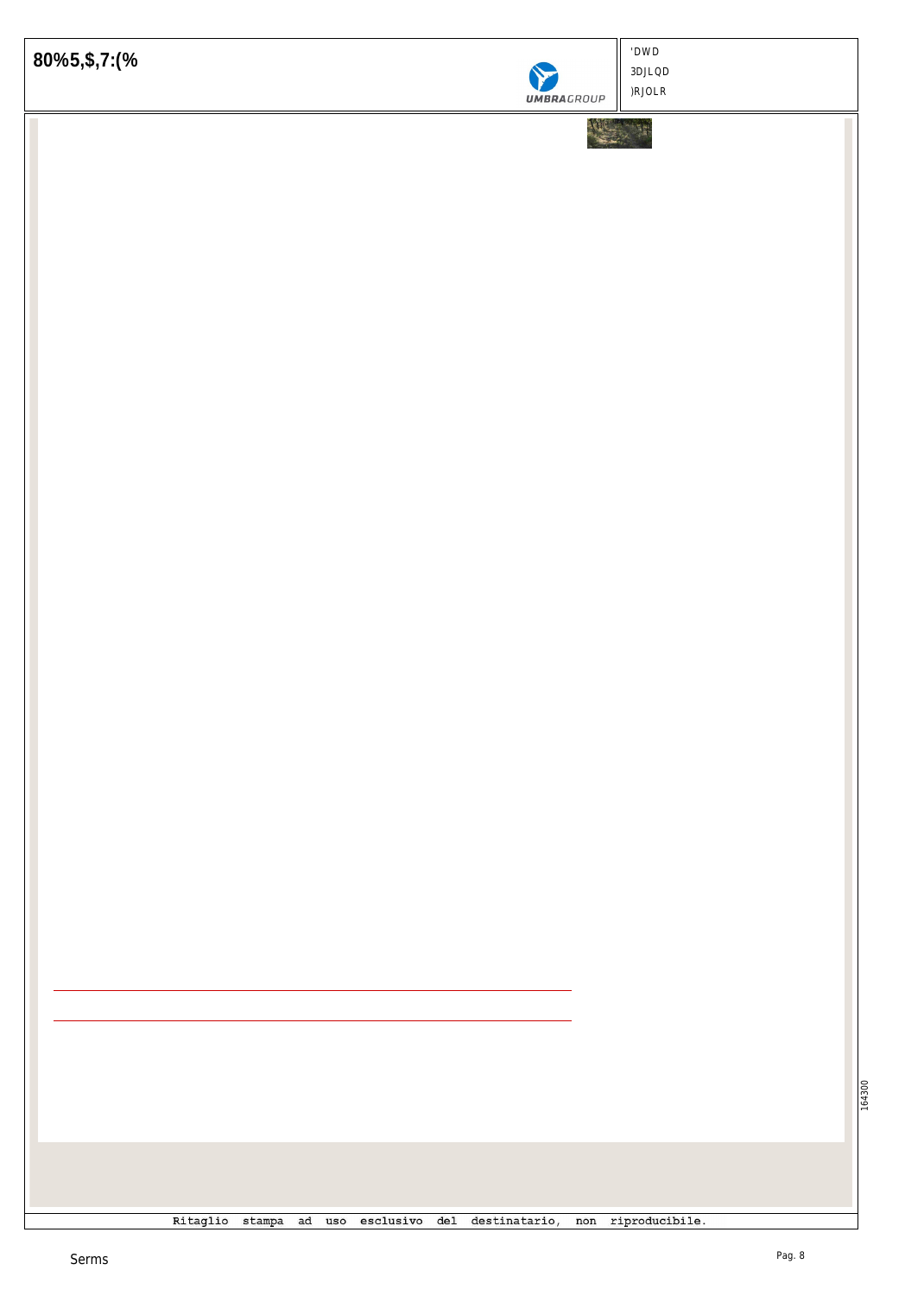### <span id="page-8-0"></span>80%5, \$&521\$&\$, 7



 $- + 8 (* 440 - 9 < .99 * 7)$ 

#### $.3):897.8$   $8*74858?.81*$  8  $9*73. .3;*,3*7.$  $.25$  $:3.7*78.9f$  &  $(43+74394)$

 $($  J W  $\vdash$ 9 J W S N LJSSFNT -F WJLNXYWFYT NQ UNJST IN UWJXJS\_J NQ XJRNBE WH + I W N J UWTRTXXT IFQQÙ:RGWNE<br>&JWTXUFHJ (QZXYJW XZQ YJRF IJQQÙ&IINYN[YWTSFHF 2FSZKFHYZWNSL SJQQJ FUUQNHF\_NTSN FJYLJYLJWFWHFQN 1 UNSN\_NFYN[F TWLFSN] FYF XTYYT QUJLNIF IJQ. HQZYKHY 9JHSTQTLNHT 3F\_NTSFQJ

& JWTXUF\_NT (93& J HTS QF UFWYJHNUF\_NTS J LAQ ) NUFWYNRJSYT IN SLJLSJWNF IJQQÙ:SN[JWXNY£ IJLQN 8YZIN IN\_5JWZLNF\_XN « X[TQYF SJQQF IN (TSKNSIZXYWNF : RGWNF F 9JWSN & QQÙNS! STRFWT X BYHN PART IN ZS HNH XJRNSFWN IN FLLNTWSFRJSYT XZ YJHSTQTLNL JI NSSTIF\_NTSJ SJQ XJYYTWJ IJQQÙFJWTXUF\_NT MFSST UFWYJHNUFYT TQY\\QqNY\\MFNSLJLSJWN JYJHSN IJQQJ NRUWJXJ ZRGWJ FIJWJSYN FQ (QZXYJW & FUWNWJ N QFITWN & SYTSN 'FQIFHHNSN UWJXNIJSYJIN:RGWNF&JWTXUF&HUT (AQQZXYJW NSXNJRJF (WNXYNSF 1JTSJ UWJXNIJSYJ IJQ (QZXYJW 9JHSTQTLNHT 3F\_NTSFQJ & JWTXUF\_NT J FQ INWNLJSYJ WJLNTSFQJ IJQ 8JW[N\_NT NSST[F\_NTSJ UJW Q & W H M N J N NRUWJXJ \*ITFWIT 5TRUT

) FQQF UWTIZ\_NTSJ IJQQJ UTQ[JWN RJYFQQNHMUS BRNATSNYTWFLLNT IJN UWTHJXXN UWTIZYYNIN UFXXFSIT UJW QJ HF-WEYY-JWNXYNHMJ-IN-FKKNIFGN RNXZWFGNQNY£ UWJINYYN[F IJQQJ UWJXYF\_NMSHNJRJ3WHJTRUTSJSYN UWTITYYI XYFRUF ) VZJXYN LQN FWLTRJSYN FQ HJSYW<del>T IJQQÙNSHTSYWT -</del>RJXXT F UZSYT IF ZS YJFR IJQ (QZXYJW HTTWINSFYT ISTQQBOSSUJLSJW & SYTSNT &Q[NST WJXUTSXFGNQJ 7NHJWHF J 8[NQZUUT IJQQF XTHNJY£ 8JWRX IN 9JW 3JQ HTWXT IJN QF[TWN QF UWJXNIJSYJ (WNXYMSFGWJSJ MF XTYYTQNSJFYT QÙNSN\_NFYN|F WNHFIF F UNJST YNYTQT YWF-VZJQQ<del>J UWJ{NXYJ IF</del>Q 5NFST IN YWNJSSFQJ IJQ (93& FUUWT[FYT IFQ 2NZW LAWYSJRGWJFRUNT XTXYJLST J FYYJS\_NTSJ FN UWTXXNRN NSHTSYWN IN[ZQ<del>LFYN[N HMJ XFWFSS</del>T TWLFSN] 164300 IFQ (QZXYJW ZRGWT **FLTXYT** 

Û6ZJXYN RTRJSYN IN FUUWTKTSINRJSYT XTST RTOYT NRUTWYFSYN Ö MF J[NIJS\_NFYT & SYTSNT 'FQIFHHNSN FQ [JWYNHJ IJQ 5TQT FJWTXUF\_NFQJ **IJQQÙ:RGWNF Ö UJWHM- UJWRJYYTST IN HWJEWWYYSJWLNJ YWF QJ NRUWJX** YWF VZJXYJ J QÙ: SNIJWXNY£ (TSXJSYTST FQYWJX<sup>-</sup> IN RJYYJWJ F XNXYJRF N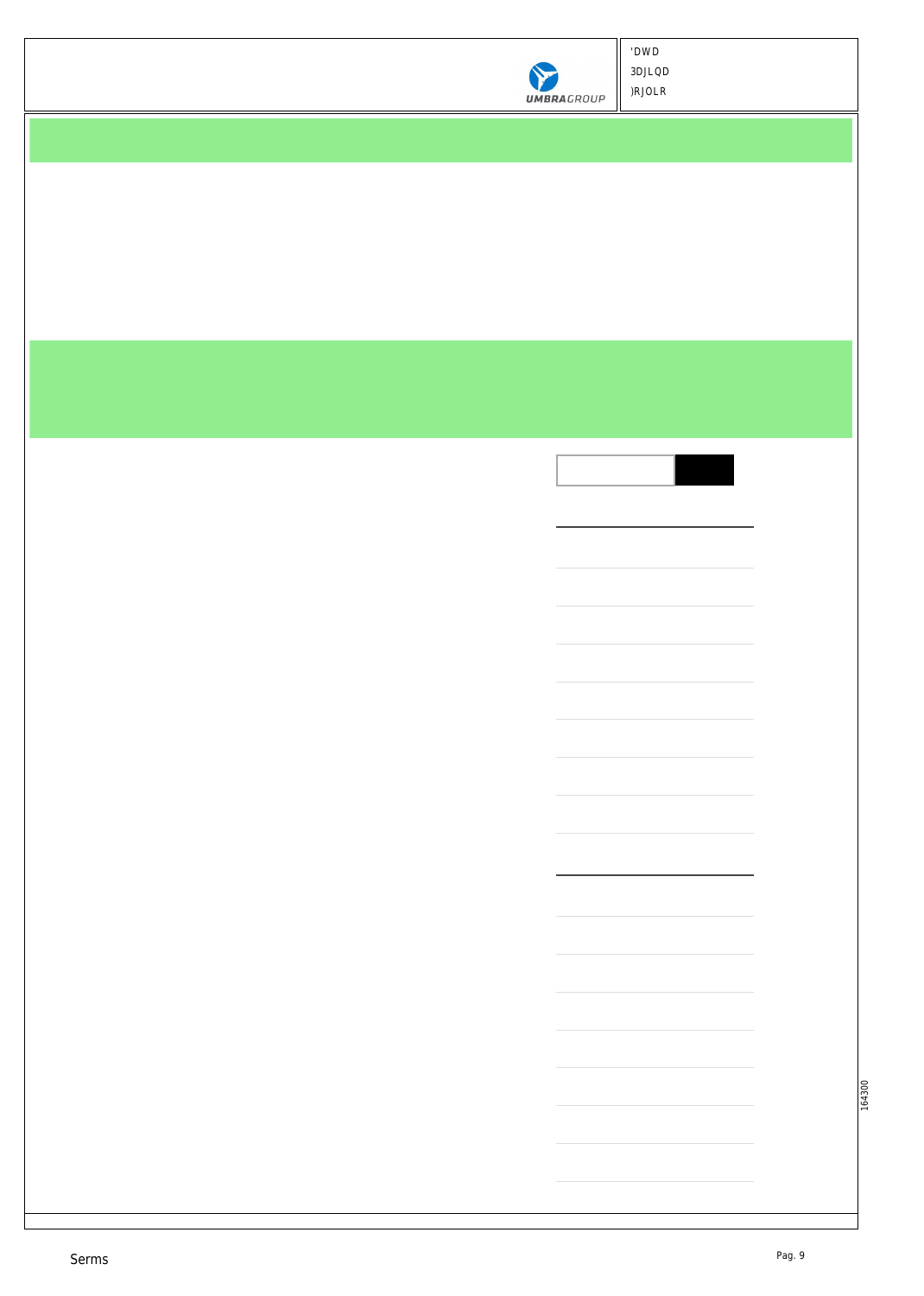

UWTLJYYN IJQQJ NRUWJXJ ZRGWJ HTS VZJQQL LINOP FQYWN YJWWNYTWN J LUMHNJITOTER IN ALUTITI LO L 3YNHEIDE I RULYXLÚDOT LWLHXTZTH UXNXYJSYN FQQUNSYJWST IJQ UJWNRJYWT WJHNHJSFGWY & SHMJ NQ RTSIT IJQQÙNSIZXYWNF IJQQF UWTIZ\_NTSJ IN NRUNFSYN JWF UWJXJSYJ HTS ZSF YJXYNRTSNFS\_F UTWYFYF IF, JSJWFQ \*QJHYWNH &IINYN[ YFQNF 8TST NSTQYWJ NSYJW[JSZYN N UWTK3ZXFWWNTNRSUQYZHFWTNXN J&SI 8HMNST LQN NSLJLSJWN 2FWHT 5FZWF 3ZRFST|F J 2FWNFST ?FWHTSJ +TSIF\_NTSJ &RFQIN IN 7TRF

)FQQF 7JLNTSJ :RGWNF « XYFYF RFSNKJXYFYF QF [TQTSY£ IN XTXYJSJWJ QJ NRUWJXJ HMJ SJN UWTXXNRN RJXN [TWWFSST NS[JXYNWJ SJQQÙ&IINYN[J 2FSZKFHYZWNSL JXXJSIT VZJXYF YJHSTQTLNF WNHTRUWJXF YWF VZJQQJ L NIJSYNKNHFYJ HTRJ UWNTWNYFWNJ SJQ UNFST WJLNTSFQJ UJW QF :SF [TQTSY£ HMJ QF 7JLNTSJ ÛXUJHNFQN\_\_F\_NTSJ NSYJQQNLJSYJÜ 7.8 FIJIF FSYNHNUFYT NS THHFXNTSJ IN : RGWNF 9JHMSTQTL^ + TWZR QÙNSN\_NF UJW NQ YWFXKJWNRJSYT YJHSTQTLNHT TWLFSN\_\_FYF IF (TSKNSIZXYWNF :R J)NLNYFQ .SST|FYNTS -ZG Ö NS HTQQFGTWF\_NTSJ HTS 7JLNTSJ :RGWNF : SNUL J HTS NQ XZUUTWYT IN 8NXYJRN + TWRFYN [N (TSKNSIZXYWNF : RGWNF : GN 'FSHF J (FRJWF IN (TRRJWHNT 5JWZLNF Ö QT XHTWXT ST[JRGWJ UWJXXT NQ 5TQT IN . SLJLSJWNF

(MJ HTXÙ«:RGWNF &JWTXUFHJ (QZXYJW :RGWNF &JWTXUFHJ (QZXYJW « ZSÙFXXTHNF\_NTSJ HMJ WFUUWJXJSYF QÙNSIZXYWNF WJLNTSFQJ ZRGWF TUJWFSYJ SJN XJYYTWN IJQQÙFJWTSFZYN XUF\_NT J IJQQF INKJXF < XYFYF KTSIFYF SJQ ST[JRGWJ J TLLN XN F\_NJSIJ HTS ZS YTYFQJ IN VZFXN FIIJYYN J ZS HTRUTSJ IN KFYYZWFYT FLLWJLFYT HMJ XKNTWF N RNQNTSN IN JZWT 1ÙTGNJYYN[T I (QZXYJW « VZJQQT IN UWTRZT[JWJ YWF LQN FXXTHNFYN UWTHJXXN IN NSYJWSF\_NTSFQN\_\_F\_NTSJ KTWRF\_NTSJ NSST[F\_NTSJ J X[NQZUUT KF[TW, FQ HTSYJRUT QF HTQQFGTWF\_NTSJ YWF QJ NRUWJXJ FXXTHNFYJ

**&WYNHTQT UWJHJIJSYJ** 

5WTXXNRT & WYNHTOT

888.8. : 3& 841: ?. 43\* 9 FW XHN FST : SF SZT [F LT [ J W SF SH J  $8(81*24'.1.).54798.3:4;8$ XZQQF INXFGNQNY£

& WYNHTQN HTWWJQFYN

& NTIFSSN (FW20FTWYXPHNNFGST : S& FB 8.8. : 3& 5 W J R N T ' J F Y T & Z L L F Q L T | J W S F & 4 H J ? . 4 3 \* 5 \* 7 XZQQF INXFGN&QM&YL\$24'.1.).  $547983:4:8$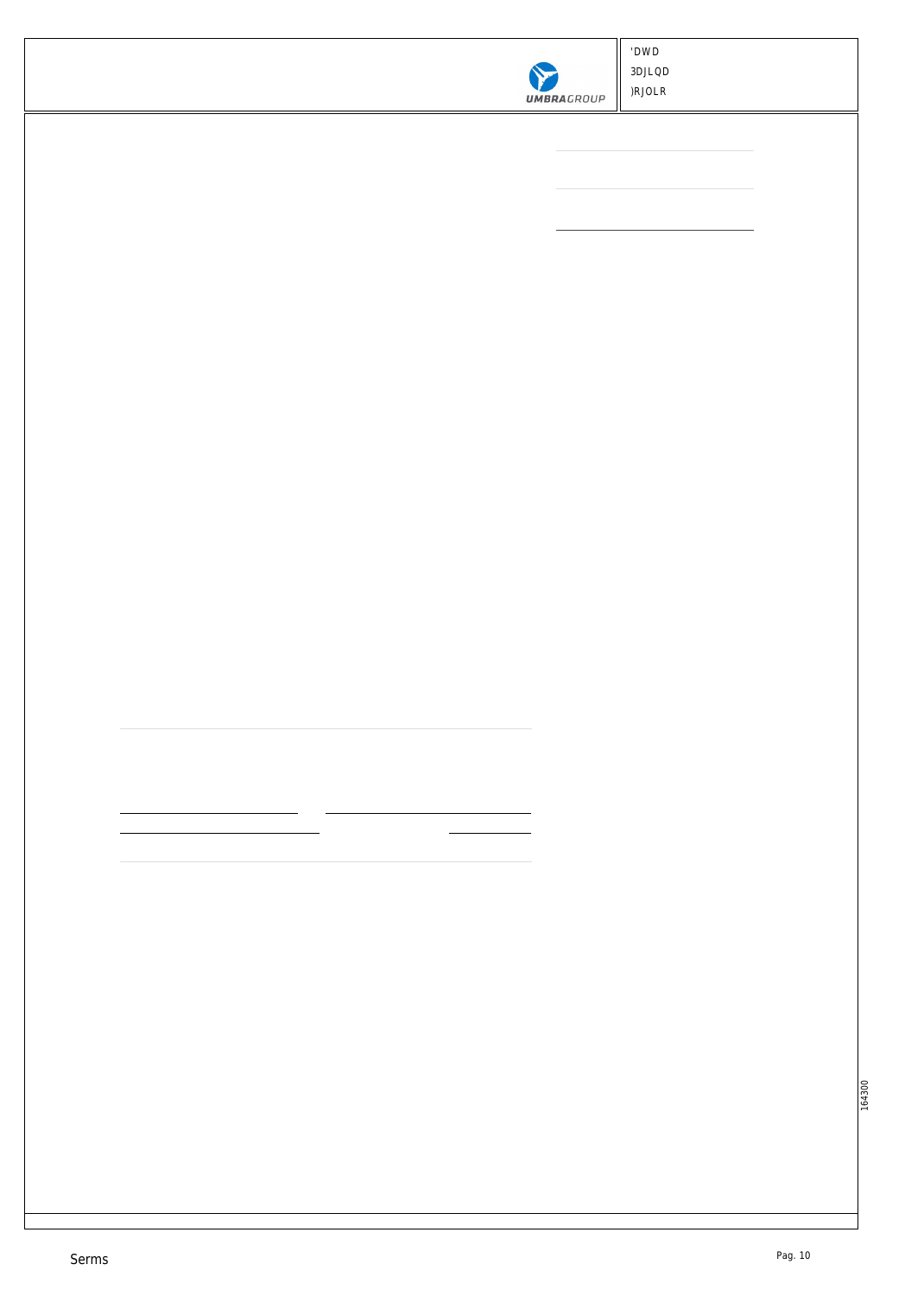<span id="page-10-0"></span>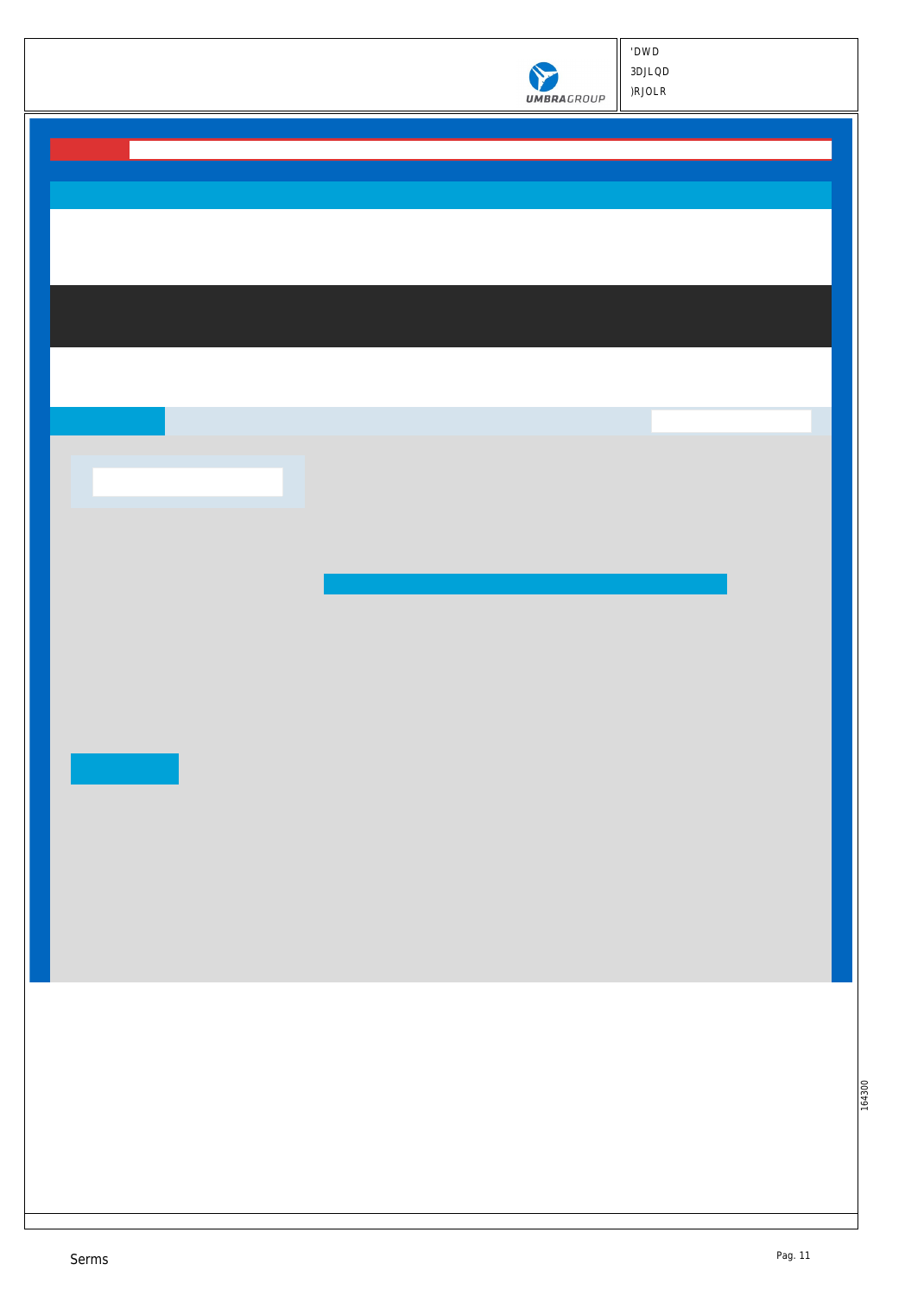

 $C$  6 G

G 7PKXGTUKV.



 $5 & 71.$ \$ 7/% 4 \$ \$//á0á564\$<  $27\%$ %.á&\$ 8á..\$7/%4\$

5 á & \$

'KRGPFGPVK 2C IGPPCKQ EQTUQ C 7ODTC UWN EQFKI EQORQTVCOGPVQ

'LSHQGHQWL 3D LO  $JH$ 9LOOD 8PEUD VXO FRGLFI FRPSRUWDPHQWR 3(58\*.\$ &RQIRUPDUH OD SURSULI SULQFLSL FRVWLWX]LRQI DQGDPHQWR H GL LPSDU' DFFHWWDUH UHJDOL 3UH QHOOD 3XEEOLFD \$PPLQL  $\omega$ 

- **5GTXK\K UQEKCNK G VG** IKQTPCVC HQTOCVKXC C
- OWQXQ CPPQ HQTOCVKX FQOCPK G IKQXGF© EQT G UGTXK\K UQEKCNK
- **5EWQNC 7ODTC**  $R$  O I OKNC QTG FK CNVC HQ RGT NC 2C ^ 8KFGQ
- DI OTOCIKQPG 2C PWQXQ CRTG EQP CORKC QHHG 8KNNC 7ODTC

 $8 + 15640$ 

1HO FRUVR GHL ODYRUL OD SUHVLGHQWH &ULVWL OËLQL]LDWLYD ULFDGD D SLHQR WLWROR WUD TXH GHO & 71\$ DSSURYDWR GDO 0LXU JDUDQWHQGR DF SURVVLPL LQFRQWUL GLYXOJDWLYL FKH VDUDQQR

'DOOD SURGX]LRQH GHOOH SROYHUL PHWDOO SURGXWWLYL SDVVDQGR SHU OH FDUDWWHUL PLVXUDELOLW¢ SUHGLWWLYD GHOOH SUHVWD VWDPSD ' TXHVWL JOL DUJRPHQWL DO FHQW GD XQ WHDP GHO & OXVWHU FR \$10,00 KCQDLWR R\$60 BHLO YORKE D.( SLFHUFD H 6YLOXSSR GHOOD VRFLHW¢ 6HUPV GL 7

Í4XHVWL PRPHQWL GL DSSURIRQGLPHQWR VRQR PI \$QWRQLR %DOGDFFLQL DO YHUWLFH GHO 3ROR DH SHUPHWWRQR GL FUHDUH VLQHUJLH WUD OH LPSUH & ROVHOWROR DOWUHV® GL PHWWHUH D VLVWHPD TXHOOH GHJOL DOWUL WHUULWRUL H GL IDU FRQRV FRPSHWHQ]H WHFQRORJLFKH HVLVWHQWL DOOËLQ\

\$QFKH LO PRQGR GHOOËLQGXVWULD GHOOD SURG) XQD WHVWLPRQLDQJD SRUWDWD GD \*HQHUDO (OHF LQWHUYHQXWL L SURIHVVRUL \*LDQOXFD 5RVVL H \$ 3DXUD 1XPDQRYD H 0DULDQR = DUFRQH )RQGD]LF

'DOOD 5HJLRQH 8PEULD <sup>a</sup> VWDWD PDQLIHVWDWD O FKH QHL SURVVLPL PHVL YRUUDQQR LQYHVWLUH Q TXHVWD WHFQRORJLD ULFRPSUHVD WUD TXHOOH JI SLDQR UHJLRQDOH SHU OD IVSHFLDOL||D|LRQH LQ 5HJLRQH DYHYD DQWLFLSDWR LQ RFFDVLRQH GL 81 SHU LO WUDVIHULPHQWR WHFQRORJLFR RUJDQL]]D ,QQRYDWLRQ +XE È LQ FROODERUD]LRQH FRQ 5HJI VXSSRUWR GL 6LVWHPL )RUPDWLYL &RQILQGXVWUI &RPPHUFLR 3HUXJLD È OR VFRUVR QRYHPEUH SUH'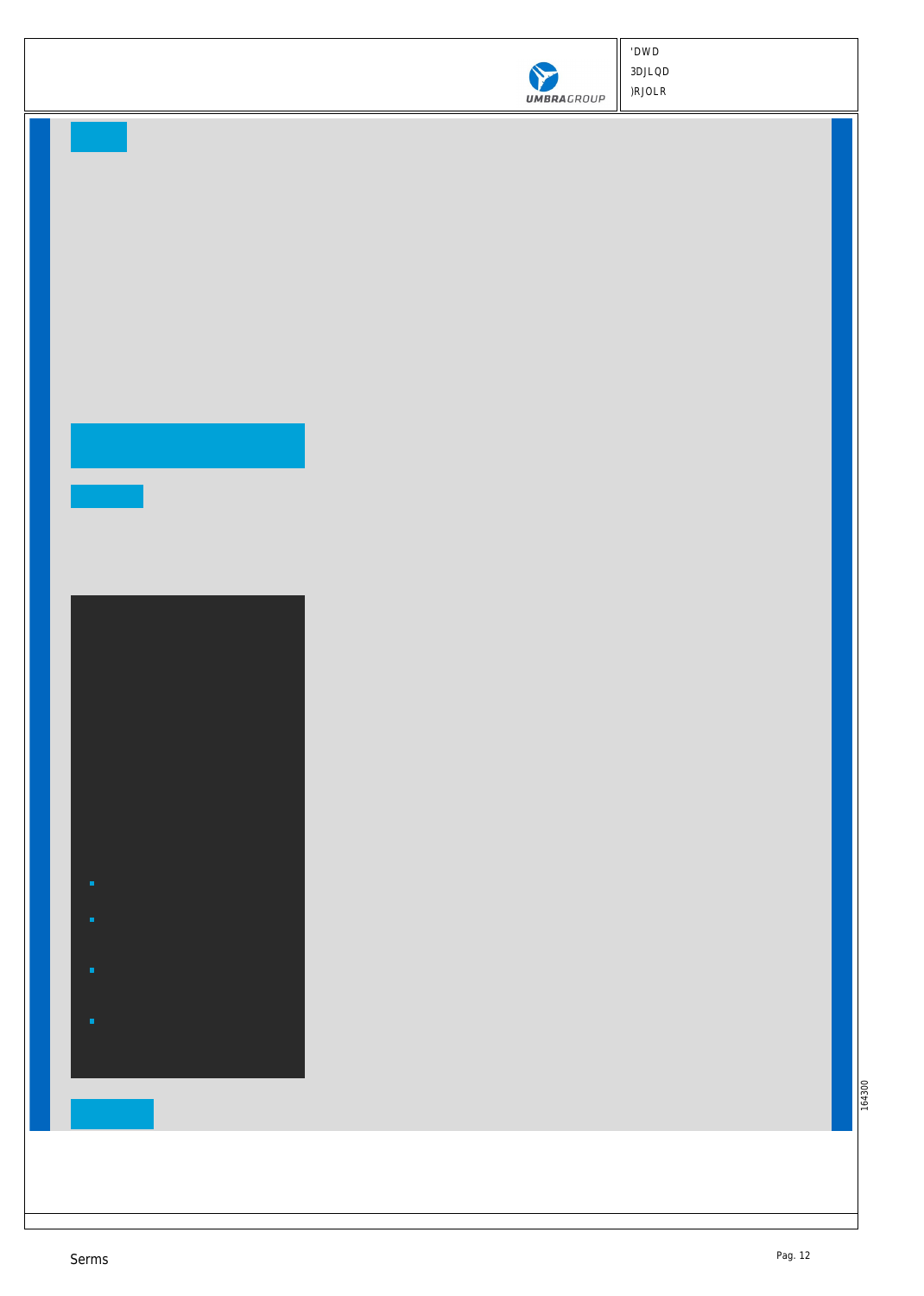| $80\%5$ , $$-2851\%$ / $820$ : (%                                              | <b>UMBRA</b> GROUP                                                                                                                                                                                                                                                                                                                                                                                                                                                                                                                                     |
|--------------------------------------------------------------------------------|--------------------------------------------------------------------------------------------------------------------------------------------------------------------------------------------------------------------------------------------------------------------------------------------------------------------------------------------------------------------------------------------------------------------------------------------------------------------------------------------------------------------------------------------------------|
| $) 1 4$ á 0 á<br>5614á ( 'á & 10) <sup>á0</sup> (                              | & KH FRVÉ" 8 PEULD \$HURVSDFH & OXVWHU<br>8PEULD \$HURVSDFH & OXVWHU <sup>a</sup> XQËDVVRFLD]LRQH<br>UHJLRQDOH XPEUD RSHUDQWH QHL VHWWRUL GHO(<br>GLIHVD Š VWDWD IRQGDWD QHO QRYHPEUH<br>H.<br>XQ WRWDOH GL TXDVL DGGHWWL H XQ IDWWXU<br>GL HXUR /ËRELHWWLYR GHO &OXVWHU <sup>a</sup> TXHOOR G<br>GL LQWHUQD]LRQDOL]]D]LRQH IRUPD]LRQH LQQR\<br>FRQWHPSR OD FROODERUDJLRQH WUD OH LPSUHVH<br>/K RKCEG<br>& D U L F D P H Q W R<br>$, 1'8675,$ \$ $(5263$ \$ = $,$ \$<br>$, 1$ $*$ ( $*$ 1 ( $5$ ,<br>, 035(6()<br>81, 9(56, 7€<br>\$46á&1.á &144(.\$6á |
| Oï á TCEEQPVK Ã 2K<br>& CORQ NKDTQ UWN<br>EJKGUC EQUVTWKV(<br>/KNNG UW TGUVK G | \$TGC ETKUK 6G1 7PKXGTUKV• FK<br><b>1NVTG WP OKNK</b><br>DTGXG DWQPG F KUETKVVK KP E1 OKNC GWTQ RG1<br><b>NG KORTGUG</b><br>4GVVQTG ) TCPE KORTGUG \$WVQI<br>/QTKEQPK CVVC<br>ETGC\KQPG FÆK<br>& 1 / / (06\$ 2 (4 24 á /<br>CUEKC WP EQOOGPVQ<br>/ LQGLUL]]R HPDLO QRQ VDU¢ SXEEOLFDWR<br>& R P P H Q W R<br>1RPH                                                                                                                                                                                                                                      |
| 2CUSWCNG 5QNKPC<br>KPFKOGPVKECVQ E(<br>FKGEK CPPK FCNNC<br>IGPPCKQ WP TKEQ1    | (0DLO)<br>$H$ EVLWH<br>F6DYH P\QDPH HPDLO DQG ZHEVLWH LQ WKLV EURZVHU<br>F \$YYHUWLPL YLD HPDLO LQ FDVR GL ULVSRVWH DO PLR F                                                                                                                                                                                                                                                                                                                                                                                                                           |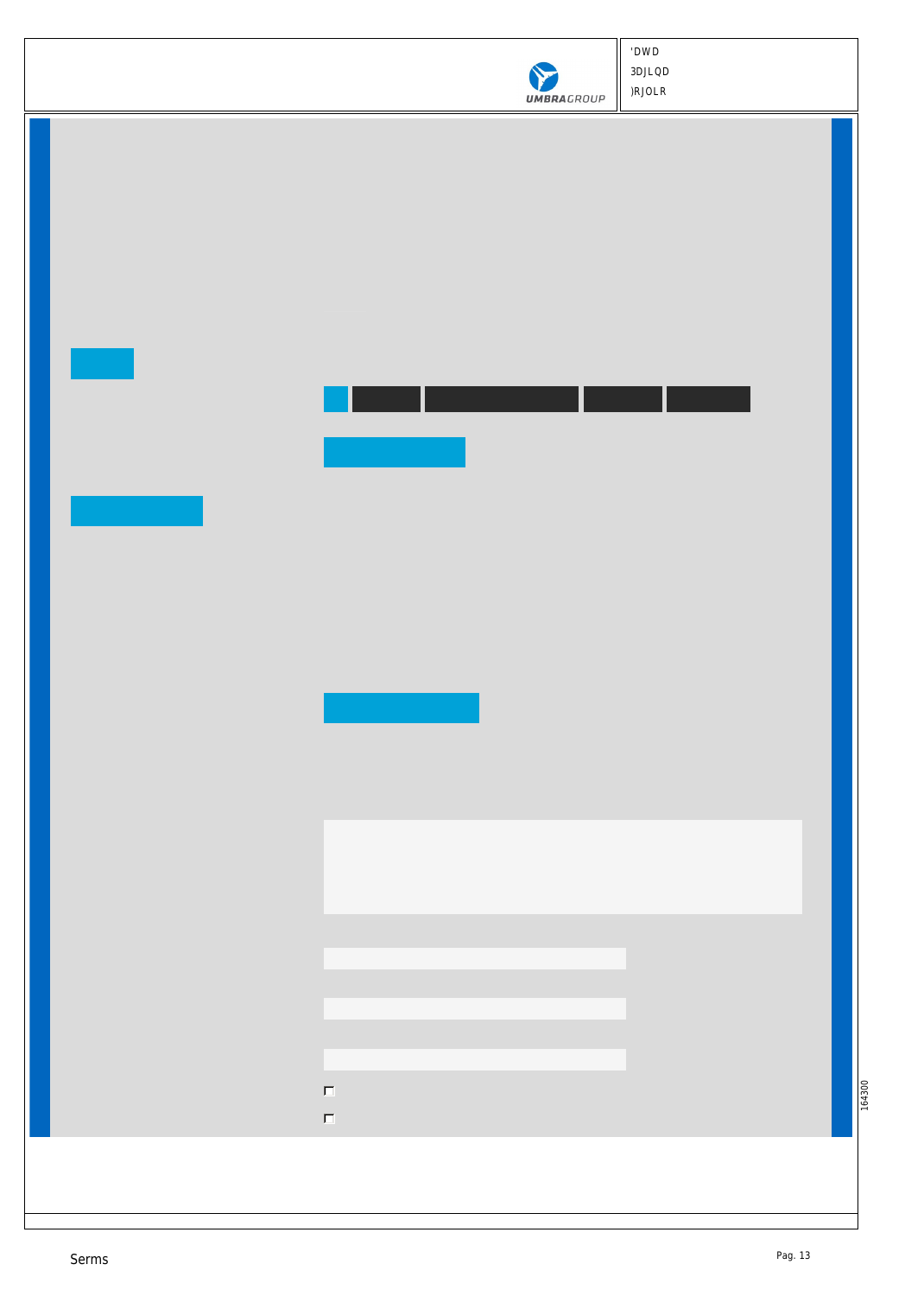



**F SYYHUWLPL YLD HPDLO DOOD SXEEOLFDJLRQH GL XQ QX** 

38%%/,&\$,/&200(

### á UCPFCNK KPHTCF CPVKEC KN OGTKVQ CINK (IK\KCPK

5RKTKFKQPG KN 5C FGK RGUECVQTK FG 6TCUKOGPQ

OÏ á TCEEQPVK Ã .G 2GTWIKC RTGUGPV NKDTQ IKQXGF© ( \*CNNGPIC

2 (4 . \$ 81564\$ 27%%<mark>.</mark> á&á6 ·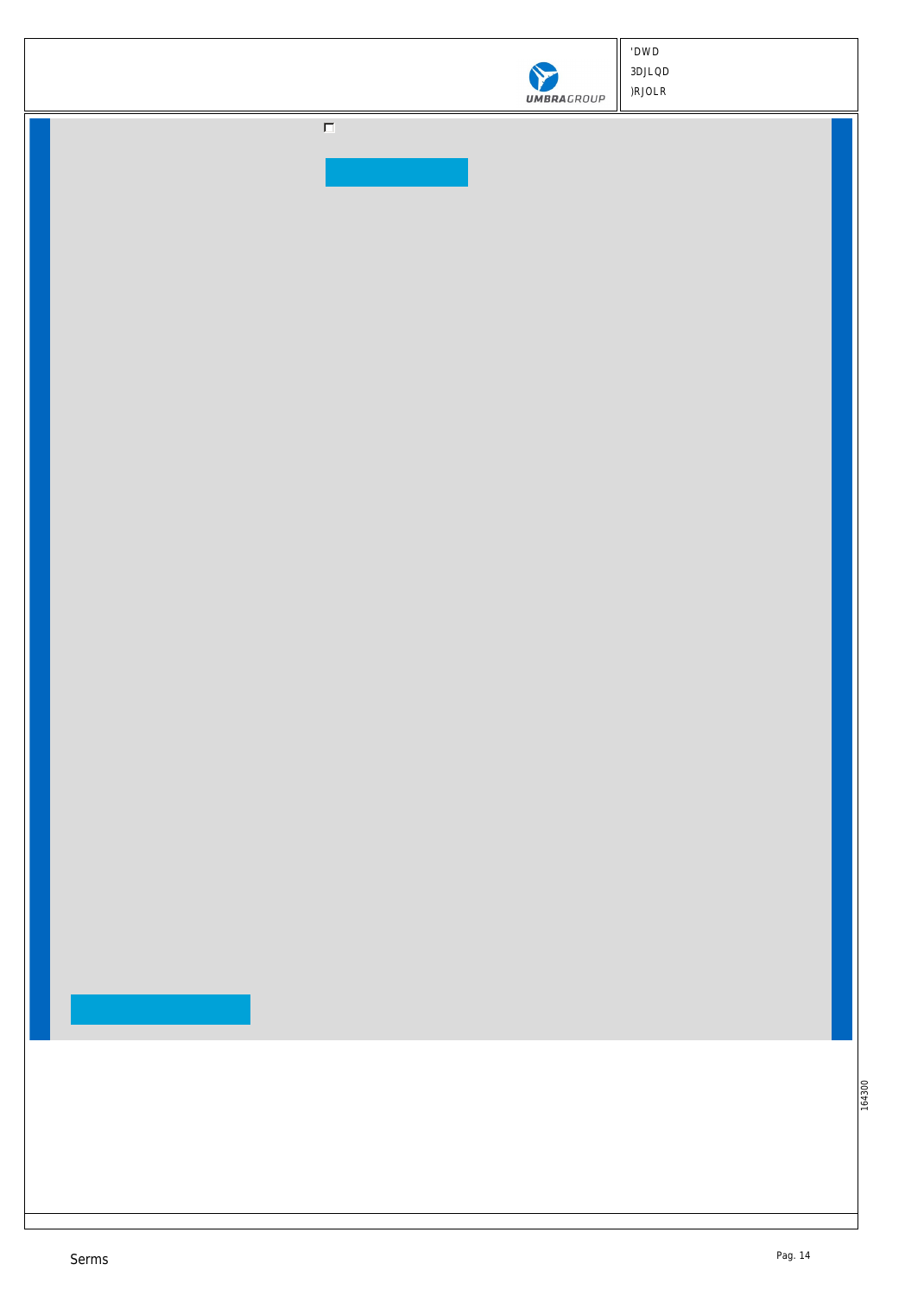# $80\%5$ ,  $$-2851\%$ /  $820$  : (%



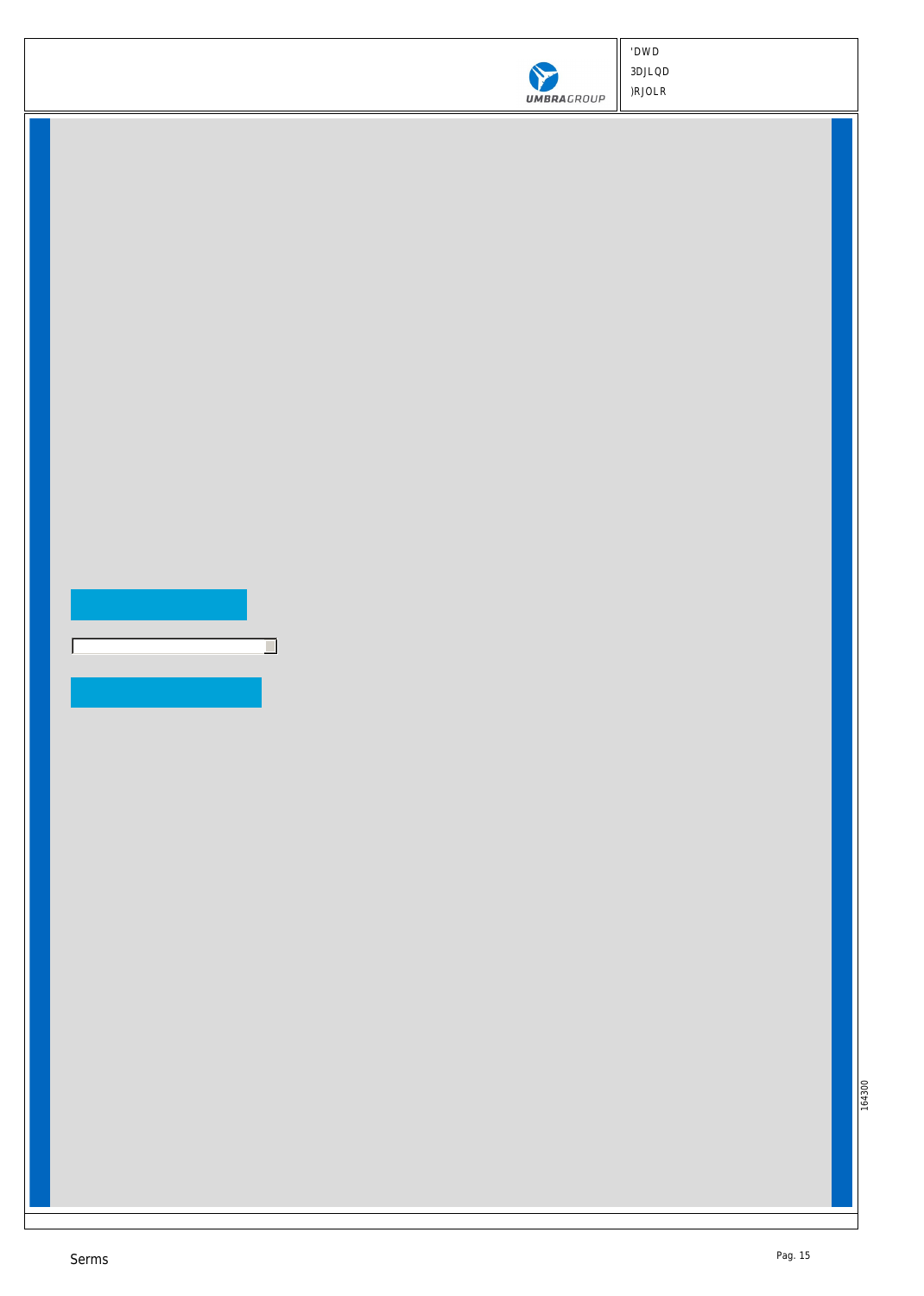/K RKCEG

'LSHQGHQWL 3D LO JHQQ 8PEUD VXO FRGLFH FRPSRU 3(58\*, \$ È & RQIRUPDUH OD S FRQGRWWD DL SULQFLSL FI DQGDPHQWR H GL LPSDU]LD DFFHWWDUH UHJDOL 3UHYF 3XEEOLFD \$PPLQLYW@D]LRQ

'KRGPFGPVK 2C KN EQTUQ C 8KNNC 701 EQFKEG EQORQTVC

 $5871.$   $\overline{7/%4\$$   $\frac{6}{9}/404564$   $\frac{26}{9}$   $\frac{40}{9}$ 

 $5 \land 2$ ;

% \$6\$ \$76

 $80\%5$ ,  $$-2851\%$ /  $820$  : (%

Y UMBRAGROUP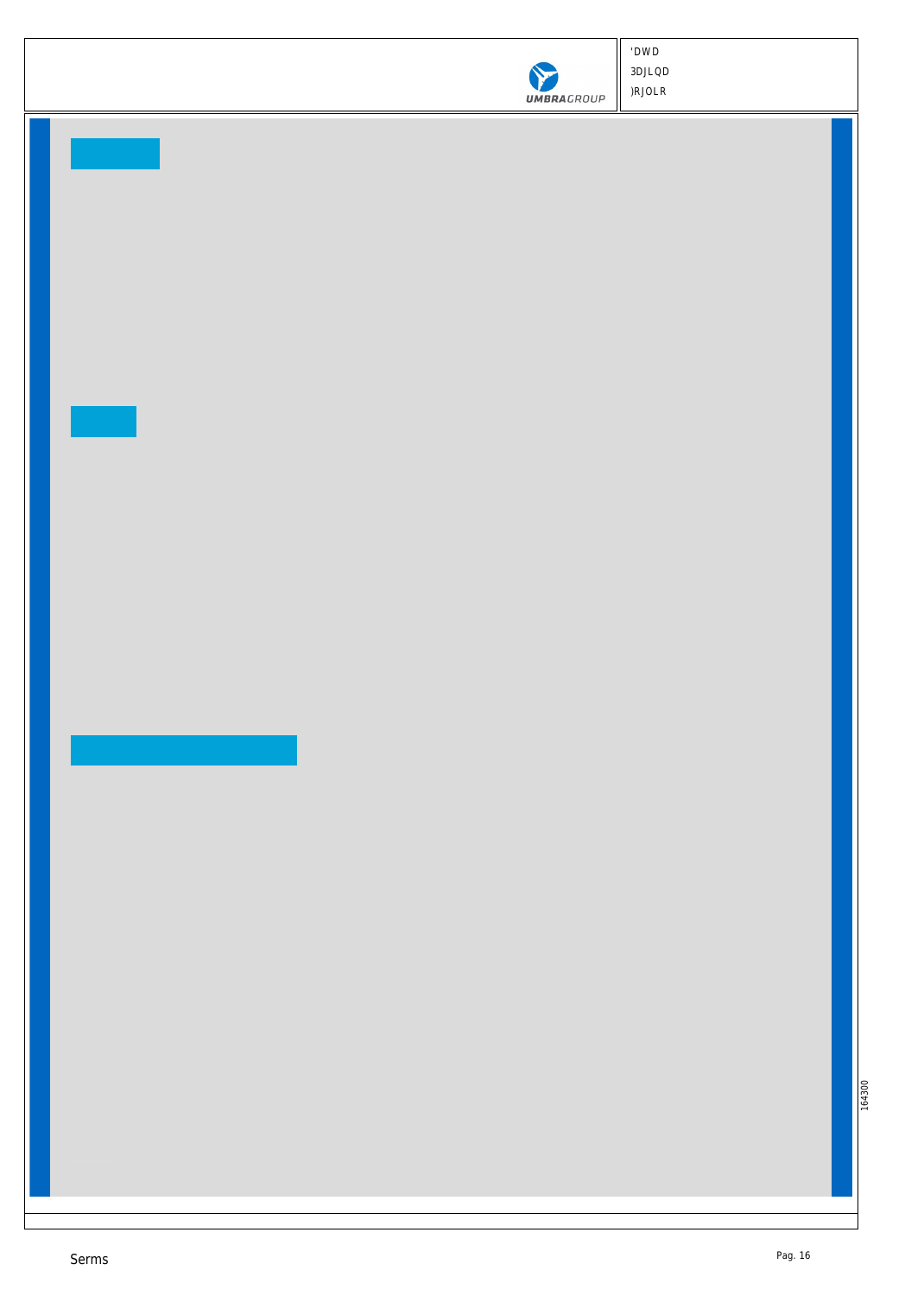# $80\%5$ ,  $$-2851\%$ /  $820$  : (%



& D U L F D P H Q W R

\$46á&1.á 4(&(06á

| <i><b>á PHTCUVTV</b></i><br>SNVC 7ODT<br>%KCIKQNK<br>È%GPG<br>NÆKPVGTG<br>4GIKQPG I<br>FKCNQIQ C<br>EQP K UKP | á P F W U V T K (<br>CGTQURC\K<br>6GTPK KPI(<br>KORTGUG (<br><b>7PKXGTUK\</b>                       | 0 W Q X Q<br>QURGFCNG<br>\$OGNKC L.<br>FGN 2CTVK<br>UQEKCNKUT<br>KVCNKCPQ                          | & Q U V C P \ C<br>.CNKUEKC<br>) ( á<br>(PFWTCPE)<br>PI 4KFGT 9<br>4CPMKPI                       |
|---------------------------------------------------------------------------------------------------------------|-----------------------------------------------------------------------------------------------------|----------------------------------------------------------------------------------------------------|--------------------------------------------------------------------------------------------------|
| /KEJGNG<br>%GVVCTGN<br>8GTKPK X<br>GUUGTG NO<br>UQNW\KQP<br><b>RTQDNGOC</b><br>RCTVKVQ"                       | /CPEKPK C<br>) GFGTHCTC<br><b>HCTOCEKG</b><br>VGTTKVQTK<br>HQPFCOGP<br>RGT UCNWY                    | 'QXG UQPC<br>UCTFKPG<br>RGTWIKPG'<br>& J K G F Q P Q<br>FK 2GTWIK<br>UQEKCN EF<br>$\wedge$ ) Q V Q | <b>7UD UW UC</b><br>GFWECVKX<br>6GTPK OC<br><b>SOOKPKUV</b><br>G EQP EJK                         |
| % WNNKUOC<br>TCICIIQ UV<br>HQUUG XK'<br>PQP NQ FK<br>C PGUUWP                                                 | & CRCPPG<br><b>VTQXCVK</b><br>VGNGHQPK<br>FGVGPWVQ<br>KN UWKEKF<br>UCNXCVQ F<br>INK CIGPVK          | /CIKUVTCVI<br>CTTKXQ CP<br>7ODTKC U<br>CNNCTICPC<br>RKCPVG<br>QTICPKEJG                            | 5HQNNCVK<br>FGINK \$TT<br>EQOWPG E<br>KORGIPQ C<br>OQPKVQTC<br>UKVWC\KQI                         |
| 8KCNG & GF<br>XKC NCXQ1<br>CTGC ECPK<br>PWQXC<br>IGPGTC\KQ                                                    | $5GTXK\$<br>6GTPK INK<br><b>KPEQPVTK</b><br>EQOKPEGT<br><b>IGPPCKQ</b>                              | OWQXC NW<br>NC NCRKFC<br>8CNPGTKPC<br>TKEQTFC .I<br>.KDGTCVK                                       | ) NCOKPKC<br>WPKVK<br>TKSWCNKHI<br>UVTCFC UC<br><b>IGPPCKQ</b>                                   |
| <b>SIITGUUKQ</b><br>UCPIWKPC1<br>) Q P V K X G I I<br>HQTUG WP<br><b>TGIQNCOG</b><br>EQPVK WP                 | È'QPKCOQE<br>RTQIGVVQ<br>WPKUEG NO<br><b>CUUQEKC\M</b><br>XQNQPVCT<br>WODTG                         | á P V G T X K G F<br>4GIKQPG 1<br>KN RTQDN(<br><b>FGNNG RC1</b><br>NCIQ 6TCU                       | \$UUGUUQT<br>/QTTQPK<br>TKWPKUEG<br>XGTFG CX<br>EQPHTQPV<br>EQUVTWVV                             |
| 2TGUKFGP\<br>6GUGK IKQ<br>IGPPCKQ K<br>XKUKVC WH<br>6GTPK                                                     | (UQTFKQ C<br>RGT KN 2G<br>& Q U O K<br>UEQPHKVV<br>FWG C \GT<br>0CRQNK                              | /GUUC KP (<br>QRGTCVQT<br>UCPKVCTK<br>%GVVCTGN<br>XGTKHKEC <sup>-</sup><br><b>KP CNVTG</b>         | <b>5KT 5CHGV</b><br>4KEEK ES<br>UCT. FWTC<br>XQINKCOQ<br>RTQUGIWKT<br>UVTKUEKC<br>RQUKVKXC       |
| .C. GIC<br><b>TKURQPFG</b><br>UWNNG PQ<br>FKTGVVQTI<br>UCPKV.                                                 | /QFKHKEJG<br><b>ETKVGTK E</b><br>RQRQNCTK<br>QWPF E%C<br>UGTXG URK<br>RK¶ UWK T<br><b>FGINK KOO</b> | / 5 E\$OKCF<br>KP 7ODTKC<br>FK OKNK<br><b>DQPKHKEC</b><br>UEWQNG G<br>QURGFCNK                     | %CTVQEEKI<br>) Q T V K P H K L<br><b>TKRTGUC</b><br><b>KPHTCUGVV</b><br>G CN 2CN(<br>CTTKXC & JI |
| <b>AOFTCPIJG</b><br>7ODTKC V<br><b>FGN DCT</b><br>$FGNNÆ+KP$<br>FGK 2QPVK<br>NKDGTQ                           | %WUVCRG<br>2TKUEQ G<br>)Fá É'CN<br>*QXGTPQ<br>NÆGPPGUK<br>DGHHC CK<br>VGTTGOQV                      | ,QWTPCN C<br>*CUVTKE 5'<br>OGTEQNGF<br><b>IGPPCKQ</b><br>RTGUGPVC                                  | $\lt$ W E E J G T K F<br>TGCNK\\C\F<br>FGN %WU<br>6GTOKPCN<br>/CTEQ C 2G                         |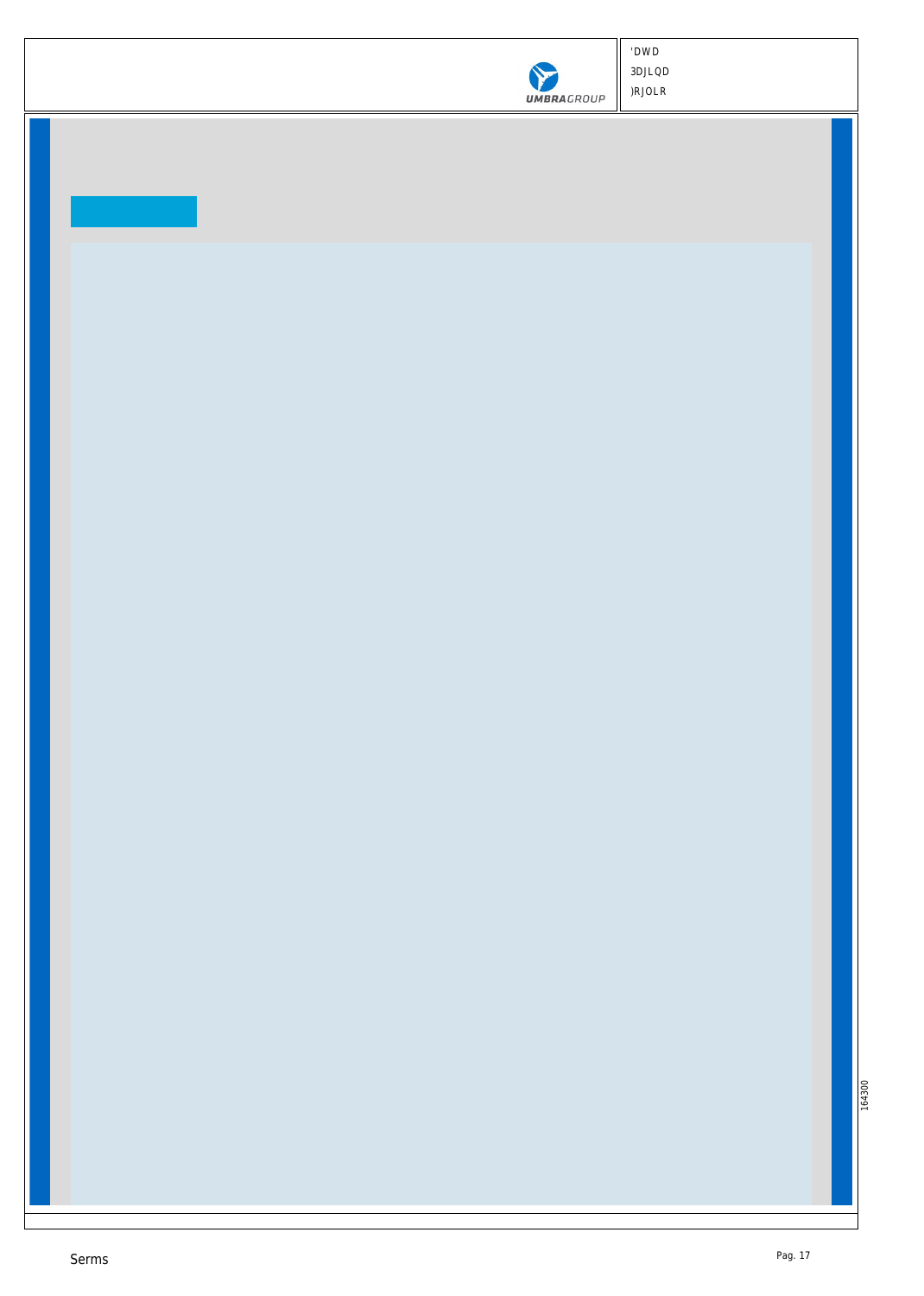## <span id="page-17-0"></span> $80\%5.$ \$127. = . (: (%.7



<span id="page-17-2"></span>3\$\*,1\$35.1&,3\$/(32/,7,&\$\$778\$/,7-(82120,\$88/785\$8521\$8\$(9(17,63257\*,251\$/('(/\*,2

#### & 217\$77,

# , Q G X V W U L D D H U R V S D ] L D O H LPSUHVH H 8QLYHUVLW j D F SRWHQILDOLWI H FULWLFLWI DGGLWLYD

" 5HGD]L<mark>! (FRQR</mark> ‡

\*HQQDLR

<span id="page-17-1"></span> $8/7.0.$  \$57.&  $3.\hat{O}$  /(77.

7M Ú ZIVMJMG

E KYEVHEVI

 $SSTQ$ 

<u>. E Z E 7 G V M T X</u>

**IVVSVI** 

 $4VSTF$ 

**EXXMZE** 

L

R

**SUHVHQ** TÔ VHPLODI 81: (% 7HUQL +D UHJLVWUDWR LO SLHQR GL GDOO 18 PEULD \$HURVSDFH & OXVWHU VXO WHPPO FULLO Q SOWYLYH \$0DC DSSOLFDILRQL DHURVSDILDOL /¶LQLILDWLYD <sup>3</sup>RUDUQQKUID V8DOKWYWYR ( THEQRORILER 1DILRQDOH SHURVSDILR & 71\$0 H CHOOR BOUWLAND SHURVELS<br>LSDUWLPHQWR GL, QJHJQHULD GHOO¶8QLYHUYGLAND WHOL BWXGL'S XQ FLFOR GL VHPLQDUL GL DJJLRUQDPHQWR VX WHFQRORJLH HG L VHWWRUH GHOO¶DHURVSDILR KDQQR SDUWHFLSDWR ROWUH **WILD** GHOOH LPSUHVH XPEUH DGHUHQWL DO &OXVWHU

81: (% & LWW; GL & DYRUL \$QWRQLR %DOGDFFLQL SUHVLGHQWH GL & RHEHULP PUDDR WSWRFFT & C SUHVLGHQWH GHO &OXVWHU 7HFQRORJLFR 1D]LRQDOH \$HURVSD]LRGHO000\*LGGUVDJHWQWGPQHHJL **IHUURYLDULD** OH LPSUHVH (GRDUGR 3RPSR

ιροορ surgx] LRQH GHOOH SROYHUL PHWDOOLFKH DO PRQLWBYDWYLB GHGRSURF<br>FDUDWWHULVWLFKH GL DIILGDELOLWj H OD PLVXUDELOLWj SUHGLW₩LV@LGLOOHJ@NUYWD]I 

1HO FRUVR GHL ODYRUL OD SUHVLGHQWH &ULVWLQD /HRQH KD VRWWROLQHDWR FRPH O¶LO SUHYLVWH GDO 3LDQR GL D]LRQH WULHQQDOH GHO &71\$ DSSURYDWR GDO 0LXU JDUDQWH DL SURVVLPL LQFRQWUL GLYXOJDWLYL FKH VDUDQQR RUJDQL]]DWL GDO &OXVWHU XPEUR

34XHVWL PRPHQWL GL DSSURIRQGLPHQWR VRQR PROWR LPSRUWDQW1L(% KHDJCHlYLAGHJQJLVDWVR 3ROR DHURVSD]LDOH GHOO¶8PEULD ± SHUFKp SHUPHWWRQR GL FUHDUMH9LCAPUYLCHQ PUUDSOH & RQVHQWRQR DOWUHVU GL PHWWHUH D VLVWHPD L SURJHWWL GHGQQT8PEULD \$HURVSDFH {H FRQRVFHUH DOO¶HVWHUQR OH FDSDFLWJ H OH FRPSHWHQJH WHFQRORJLFKH HVLVWHQWL DI

SQFKH LO PRQGR GHOO¶LQGXVWULD GHOOD SURGX]LRQH GL LPSLDQ&WRVHWUDQ\$DUHNBOQWFHLFRQ VH<del>E</del>RRAGQYKRQWEDQ<br>D.V.VLILFD.P.RQGLD \*HQHUDO (OHFWULF \$GGLWLYH ,WDOLD 6RQR LQROWUH LQWHUYHQX<sup>QQ</sup>H ҂Ҏ҆҆ҏ LQJHJQHUL 0DUFR 3DXUD 1XPDQRYD H 0DULDQR = DUFRQH )RQGD]LRQH

'DOOD 5HJLRQH 8PEULD q VWDWD PDQLIHVWDWD OD YRORQWj GL VRVWHQHUH OH LPSUHVH LQYHVWLUH QHOO¶\$GGLWLYH 0DQXIDFWXULQJ HVVHQGR TXHVWD WHFQRORJLD ULFRPSUHV SULRULWDULH QHO SLDQR UHJLRQDOH SHU OD 3VSHFLDOL]]D]LRQH LQWHOOLJHQWH'  $5.6$ DQWLFLSDWR LQ RFFDVLRQH GL 8PEULD 7HFKQRORJ\)RUXP O¶LQL]LBURPRURGHSHOL\OLYUDRYIHI &RQILQGXVWULD 8PEULD H 'LJLWDO,QQRYDWLRQ +XE ± LQ FROODERHDJGGBOANLOGQ'SHLLKQH GL 6LVWHPL ) RUPDWLYL & RQILQ GXVWULD 8PEULD 8EL % DQFD H & DPAUOD GL & RPPHUFLR 3HU SUHVVR LO 3ROR GL, QJHJQHULD

& KH FRV¶q 8PEULD \$HURVSDFH & OXVWHU

8 PEULD \$HURVSDFH & OXVWHU q XQ ¶DVVRFLD]LRQH FKH UDSSUHVHQWD O ¶LQGXVWULD UHJL 164 GHOO¶DHURQDXWLFD GHOOR VSD]LR H GHOOD GLIHVD Ê VWDWD IRQGDWD QHO QRYHPEUH DILHQGH FRQ XQ WRWDOH GL TXDVL DGGHWWL H XQ IDWWXUDWR DJJUHJDWR FKH VILI / RELHWWLYR GHO &OXVWHU q TXHOOR GL SURPXRYHUH WUD JOL DVVRFLDWL SURFHVVL GL LQQRYD]LRQH H VYLOXSSR IDYRUHQGR DO FRQWHPSR OD FROODERUP. ILRASHRUHDRAHOLPLSUH 32/06 OD 00 & ROWHPSRIIDII)

&RPSDQ\ SUHVHQWD GRPHO

**GRPHQLFD** 

**3RHPV D ODJLF** 

JHQQD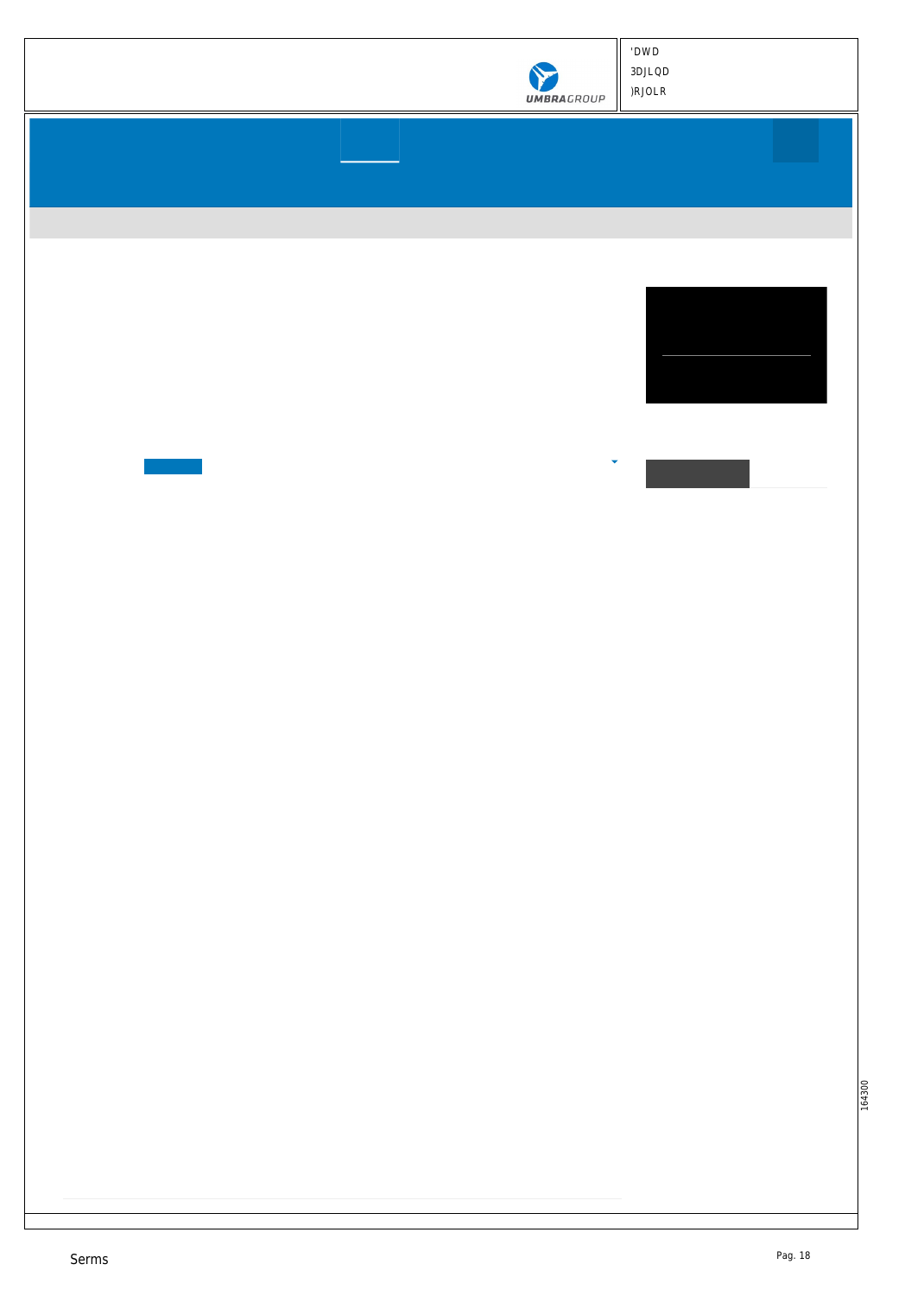<span id="page-18-0"></span>

|                                                                                                                                                                                                                                                                                                                      |                                                                                                                                                                                                                                                                                                                                                                                                                                                                                                                                                                                           |         |             | <b>MBRA</b> GROUP |                               |              |
|----------------------------------------------------------------------------------------------------------------------------------------------------------------------------------------------------------------------------------------------------------------------------------------------------------------------|-------------------------------------------------------------------------------------------------------------------------------------------------------------------------------------------------------------------------------------------------------------------------------------------------------------------------------------------------------------------------------------------------------------------------------------------------------------------------------------------------------------------------------------------------------------------------------------------|---------|-------------|-------------------|-------------------------------|--------------|
| $\blacksquare$<br>Ë                                                                                                                                                                                                                                                                                                  | ÍE Í E                                                                                                                                                                                                                                                                                                                                                                                                                                                                                                                                                                                    | ËË<br>Ë | 2N          | Ë E               | $>$ . Í EËEËË                 | $\mathbf{E}$ |
|                                                                                                                                                                                                                                                                                                                      |                                                                                                                                                                                                                                                                                                                                                                                                                                                                                                                                                                                           |         |             |                   |                               |              |
|                                                                                                                                                                                                                                                                                                                      |                                                                                                                                                                                                                                                                                                                                                                                                                                                                                                                                                                                           |         |             |                   | /GTEQNGF© *GPPCKQ             |              |
| + Q O G \$ V V W C N & T @ P C E & W N V   W T ( )E Q P Q Q K C 1 R K P K Q P & N K V K S F Q Q Y V ) Q V Q 8 K F G Q                                                                                                                                                                                                |                                                                                                                                                                                                                                                                                                                                                                                                                                                                                                                                                                                           |         |             |                   |                               |              |
|                                                                                                                                                                                                                                                                                                                      |                                                                                                                                                                                                                                                                                                                                                                                                                                                                                                                                                                                           |         |             |                   |                               |              |
| á PFWUVTKC CGTQURC\KCNG                                                                                                                                                                                                                                                                                              |                                                                                                                                                                                                                                                                                                                                                                                                                                                                                                                                                                                           |         |             |                   |                               |              |
| C EQPHTQPVQ C 6GTPK                                                                                                                                                                                                                                                                                                  |                                                                                                                                                                                                                                                                                                                                                                                                                                                                                                                                                                                           |         |             |                   |                               |              |
| 5WEEGUUQ RGT KN UGOKPCTKQ QTICPK\\CVQ<br>FCNNÆ7ODTKC \$GTQURCEG &NWUVGT RTGUUQ NC UGFG                                                                                                                                                                                                                               |                                                                                                                                                                                                                                                                                                                                                                                                                                                                                                                                                                                           |         |             |                   |                               |              |
| FK & QPHKPFWUVTKC                                                                                                                                                                                                                                                                                                    |                                                                                                                                                                                                                                                                                                                                                                                                                                                                                                                                                                                           |         |             |                   |                               |              |
|                                                                                                                                                                                                                                                                                                                      |                                                                                                                                                                                                                                                                                                                                                                                                                                                                                                                                                                                           |         |             |                   |                               |              |
|                                                                                                                                                                                                                                                                                                                      |                                                                                                                                                                                                                                                                                                                                                                                                                                                                                                                                                                                           |         |             |                   |                               |              |
|                                                                                                                                                                                                                                                                                                                      |                                                                                                                                                                                                                                                                                                                                                                                                                                                                                                                                                                                           |         |             |                   |                               |              |
| Ë                                                                                                                                                                                                                                                                                                                    | É                                                                                                                                                                                                                                                                                                                                                                                                                                                                                                                                                                                         |         |             |                   | <b>&amp;GTEC KP WODTKC1P</b>  |              |
|                                                                                                                                                                                                                                                                                                                      | 4                                                                                                                                                                                                                                                                                                                                                                                                                                                                                                                                                                                         |         |             |                   | $*$ $\acute{I}$ $\acute{E}$ @ |              |
| 5; % 8484 58@87<br>$\ddot{E}$ $\ddot{E}$                                                                                                                                                                                                                                                                             |                                                                                                                                                                                                                                                                                                                                                                                                                                                                                                                                                                                           |         | Ë Ë^ Ì & HU |                   |                               |              |
| $($ ËÍ "E E Ë ^Ë EËÍE<br>$\ddot{\mathsf{E}}\qquad \ddot{\mathsf{E}}\quad \ddot{\mathsf{E}}\quad \mathsf{S}\quad \wedge\qquad \ddot{\mathsf{E}}\quad \ddot{\mathsf{E}}\quad ?\qquad \ddot{\mathsf{E}}\quad \ddot{\mathsf{E}}\quad \ddot{\mathsf{E}}\quad \qquad \wedge\quad \ddot{\mathsf{E}}\qquad \qquad \text{''}$ |                                                                                                                                                                                                                                                                                                                                                                                                                                                                                                                                                                                           |         |             |                   | $\overline{4}$                |              |
| Ë                                                                                                                                                                                                                                                                                                                    | Ë Ë Ë B"ËC Í Ë Ë Í Ë<br>Ë ^E Ï) EË? O Ë Ë                                                                                                                                                                                                                                                                                                                                                                                                                                                                                                                                                 |         |             | Ë                 | $\overline{4}$                |              |
| ÌËË >(^Í ? EÍÍ Ë<br>$\ddot{\mathsf{E}}\qquad \qquad \ddot{\mathsf{E}}\qquad \qquad \mathsf{E}\qquad \dot{\mathsf{I}}\qquad \qquad \qquad \ddot{\mathsf{E}}\qquad \qquad \ddot{\mathsf{E}}\qquad \qquad$                                                                                                              |                                                                                                                                                                                                                                                                                                                                                                                                                                                                                                                                                                                           |         |             | $\wedge$ Ë        |                               |              |
| $\ddot{\mathsf{E}} \qquad \ddot{\mathsf{E}} \qquad \dot{\mathsf{I}} \qquad \ddot{\mathsf{E}} \qquad \qquad = 4 \qquad \ddot{\mathsf{E}} \qquad \qquad \qquad \dot{\mathsf{I}} \qquad \dot{\mathsf{I}} \qquad \dot{\mathsf{I}}$<br>Ë ËÍE >(Ë Ë ( 'ËËÍÍ?                                                               |                                                                                                                                                                                                                                                                                                                                                                                                                                                                                                                                                                                           |         |             |                   | 'QEWOGPVK                     |              |
| - 一日 - 一日                                                                                                                                                                                                                                                                                                            | $\begin{array}{cccccccccccccccccc} \textbf{\textit{i}} & \textbf{\textit{i}} & \textbf{\textit{i}} & \textbf{\textit{i}} & \textbf{\textit{i}} & \textbf{\textit{i}} & \textbf{\textit{i}} & \textbf{\textit{i}} & \textbf{\textit{i}} & \textbf{\textit{i}} & \textbf{\textit{i}} & \textbf{\textit{i}} & \textbf{\textit{i}} & \textbf{\textit{i}} & \textbf{\textit{i}} & \textbf{\textit{i}} & \textbf{\textit{i}} & \textbf{\textit{i}} & \textbf{\textit{i}} & \textbf{\textit{i}} & \textbf{\textit{i}} & \textbf{\textit{i}} & \textbf{\textit{i}} & \text$<br>$?$ $\ddot{E}$ ) > |         |             | Ë                 |                               |              |
| á EQPVGPWVK                                                                                                                                                                                                                                                                                                          |                                                                                                                                                                                                                                                                                                                                                                                                                                                                                                                                                                                           |         |             |                   |                               |              |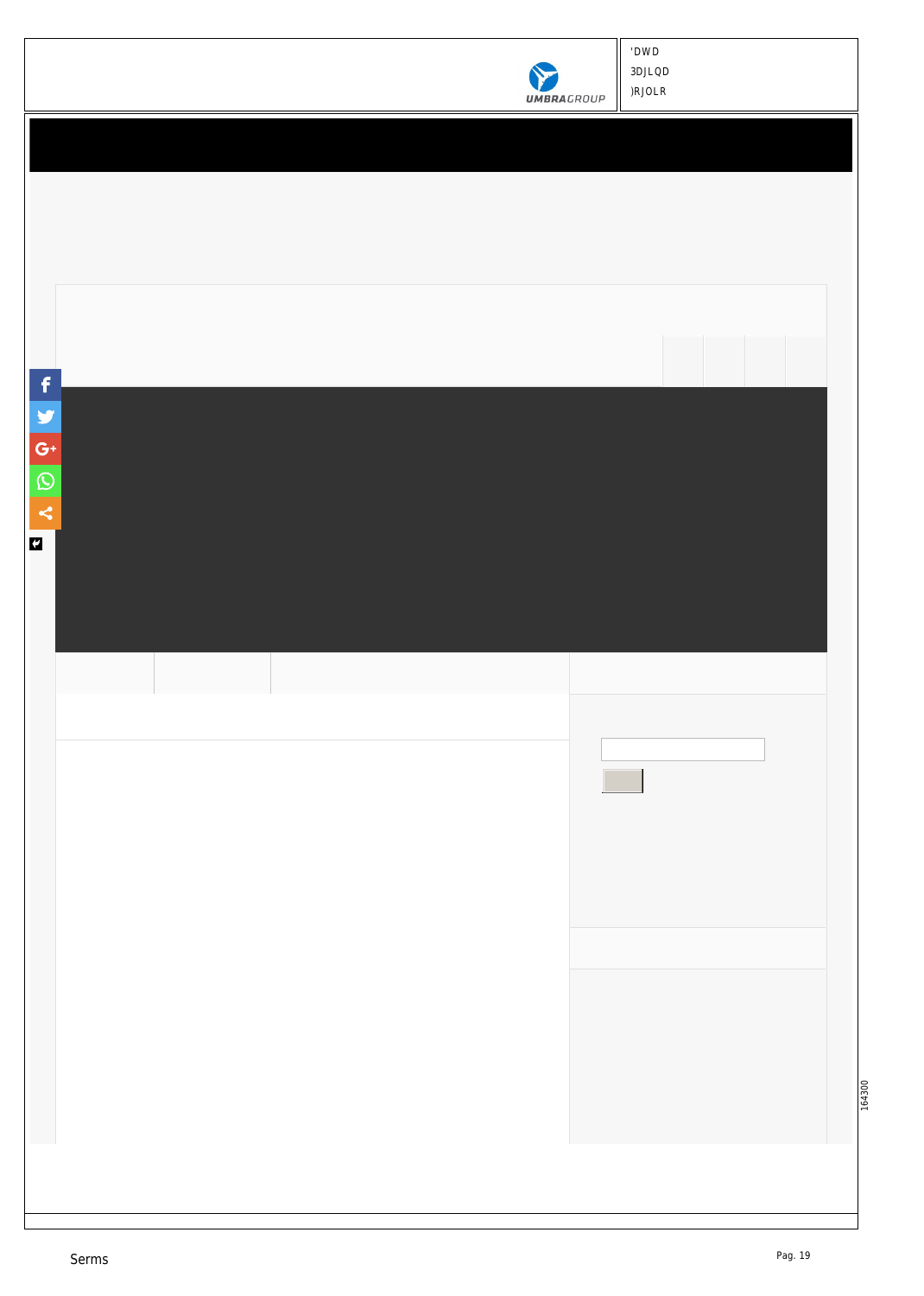## 80%5.\$21.7



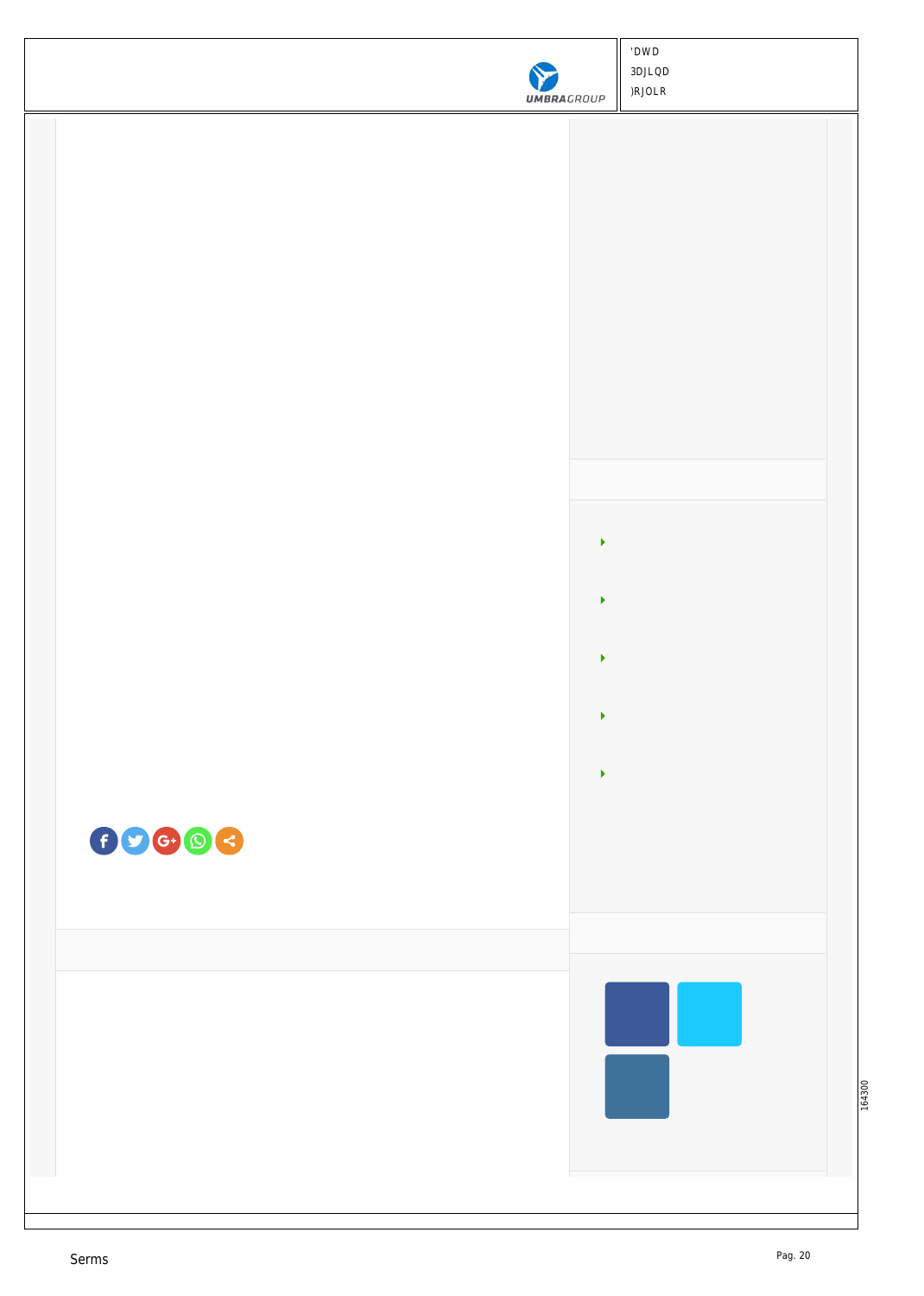<span id="page-20-0"></span>